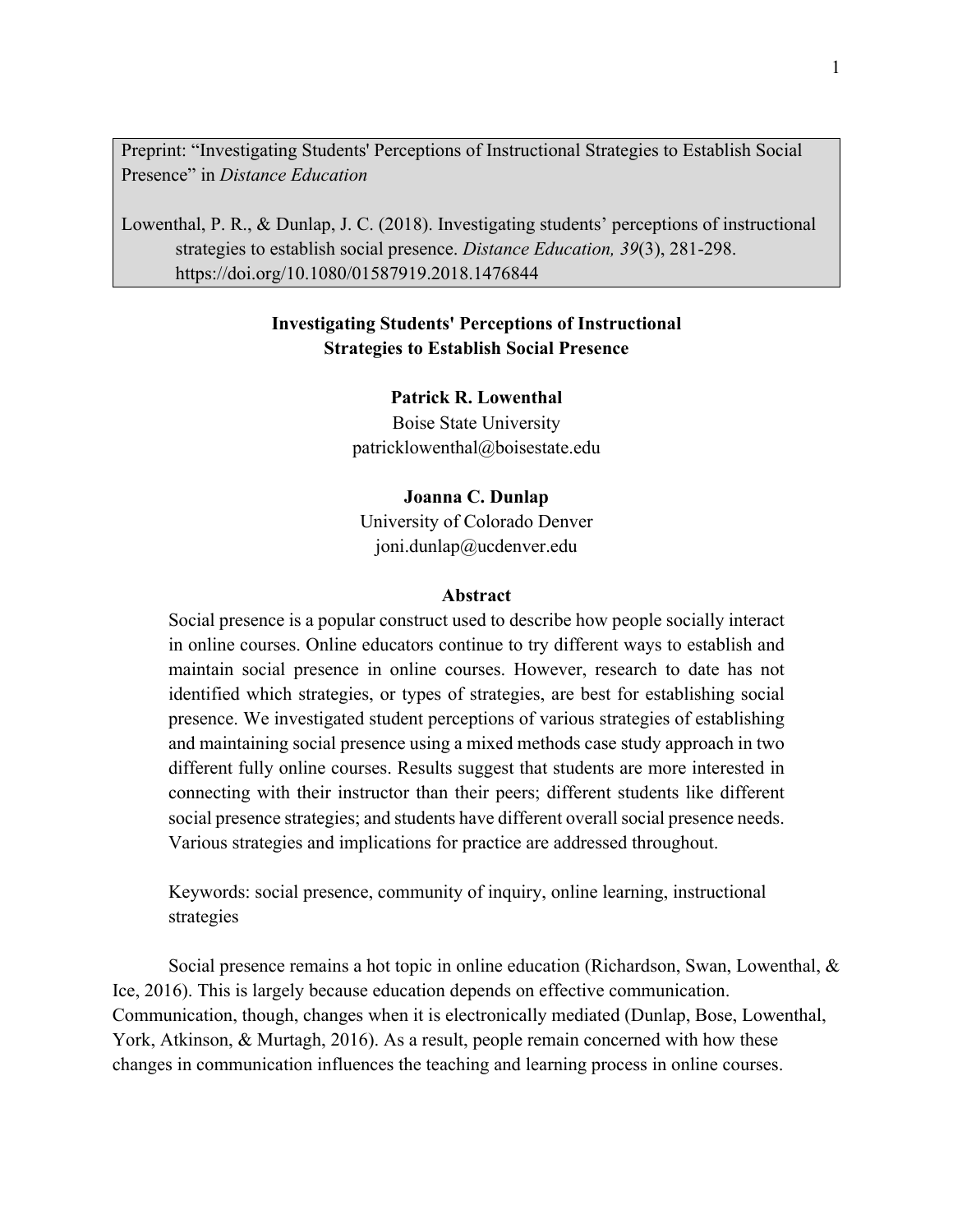During the 1970s, Short, Williams, and Christie (1976) began investigating how communication media influences the way people communicate. They developed the theory of social presence, which posited that communication media differ in their degree of social presence and that these differences influence how people communicate and in turn interact. They conceptualized social presence primarily as a quality of a communication medium and argued that people perceive some media as having a higher degree of social presence (e.g., video) than other media (e.g., text). More importantly, they believed that a medium with a high degree of social presence is seen as sociable, warm, and personal, whereas a medium with a low degree of social presence is seen as less personal. Based on their theory and research, Short et al. defined social presence as the degree of salience (i.e., quality or state of being there) between two communicators using a communication medium.

During the 1990s and 2000s, as enrollments in online courses increased, online educators began challenging earlier technologically deterministic perspectives of social presence that focused predominantly on how a communication medium influences the way people communicate (see Danchak, Walther, & Swan, 2001; Gunawardena, 1995; Gunawardena & Zittle, 1997; Tu, 2000). These online educators argued that it matters more what one does with and how one uses—a communication medium than any supposed inherent capabilities of the medium (Walther, 1992, 1996). More specifically, they argued that text-based asynchronous communication could be personal and social, and therefore appropriate for education. Despite this commonly held belief (i.e., that text-based asynchronous communication is "good enough"), online educators continue to experiment with new ways to use established and emerging communication technology to improve social presence in online courses. However, as new communication technologies emerge, online educators are left wondering which techniques (i.e., strategies and technologies) are more effective than others for establishing, maintaining, and improving social presence. Therefore, we investigated student perceptions of social presence techniques used in fully online courses to identify if there were certain techniques students preferred over others. While this research focuses on student perceptions of techniques used in our own courses, a goal of this research was to learn more about the types of social presence techniques students prefer so it might inform how other instructors design and teach their own online courses.

#### **Literature Review**

Social presence today is a central concept in online learning and a key component in the Community of Inquiry (CoI) framework. The CoI framework is a comprehensive guide for the research and practice of online learning (Garrison, Anderson, & Archer, 2000). This framework posits that meaningful learning takes place in a CoI, comprised of teachers and students, through the interaction of three core elements: cognitive presence, social presence, and teaching presence (Garrison et al., 2000). Of these three core elements, researchers have focused the most on social presence over the years. While researchers sometimes define social presence differently, social presence is often defined as the sense or perception that others are "real" and "there" when using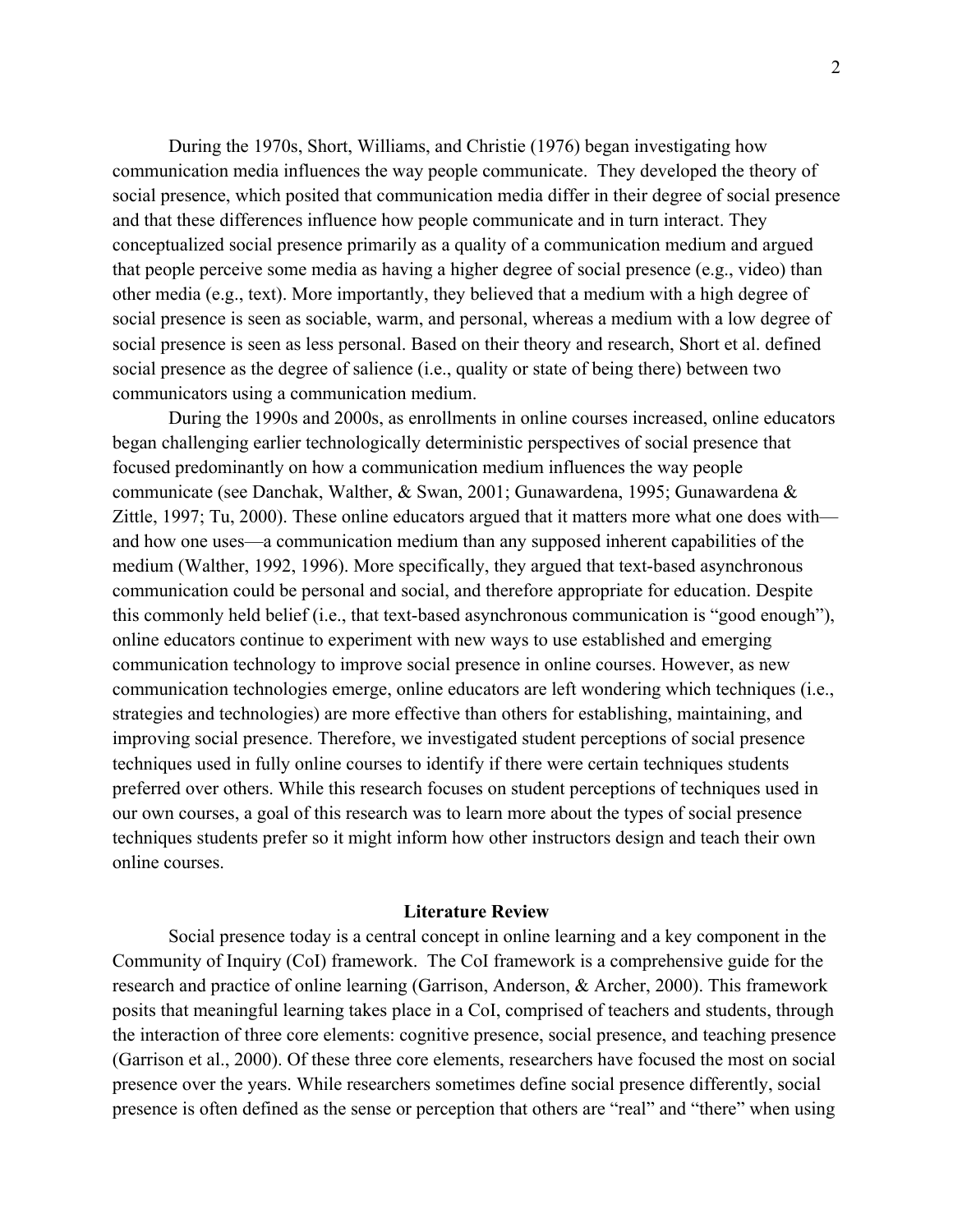a communication medium. Researchers have shown there is a relationship between such things as social presence and student satisfaction (Akyol & Garrison, 2008; Borup, West, Graham, 2012; Gunawardena, 1995; Gunawardena & Zittle, 1997; Hostetter & Busch, 2006; Kim, 2011; Richardson & Swan, 2003; So & Brush, 2008), social presence and community (Pollard, Minor, & Swanson, 2014; Rourke, Anderson, Garrison, & Archer, 1999; Rovai, 2002; Ryman, Hardham, Richardson, & Ross, 2009), and social presence and perceived learning (Caspi & Blau, 2008; Cobb, 2011; Richardson & Swan, 2003) to name a few.

Because of results like these, researchers and practitioners alike continue to try different techniques (i.e., strategies and technologies) to establish and maintain social presence in online courses. For instance, researchers have investigated how to use text messaging to develop and support social presence (DuVall, Powell, Hodge, & Johnson, 2007). DuVall et al. (2007) studied how sending messages—with a computer-to-phone texting application—about course updates, grade information, calendar reminders, and weekly "hot topics" for the course could improve social presence. While some students enjoyed the stronger connection to the instructor, other students reported that the text communications were not necessary (DuVall et al., 2007). Other researchers have investigated how instructors can use social networking applications such as Twitter and Facebook to improve social presence in online courses (Dunlap & Lowenthal, 2009a, 2009b; DeSchryver, Mishra, Koehler, & Francis, 2009; Munoz, Pellegrini-Lafont, & Cramer, 2014; Rohr & Costello, 2015; Thoms, 2012; Wang, Scown, Urquhart, & Hardman, 2014). For instance, Dunlap and Lowenthal (2009a, 2009b) experimented with using Twitter to improve social presence. They were specifically interested in using Twitter to enhance social presence by providing a mechanism for just-in-time social interactions, which are often lacking in online courses. While regular Twitter users reported that Twitter helped them get a sense that others in the course were "real" and "there," Twitter was less successful for those new to Twitter. In fact, some students reported that they hated Twitter and actually preferred other ways of establishing and maintaining social presence (Dunlap & Lowenthal, 2014; Lowenthal & Dunlap, 2011). Online educators are also increasingly using video—whether synchronous or asynchronous—to increase social presence in online courses (Lowenthal, 2015; Borup, West, & Graham, 2012; Fadde & Vu, 2014; Pacansky-Brock, 2014). For instance, Borup, West, and Graham (2012) conducted a study on student perceptions of asynchronous video. They found asynchronous video "had a substantial impact on establishing the instructor's social presence" (p. 201). However, they also reported it had less of an impact on establishing the social presence of their classmates.

Research on social presence suggests that different students have different social presence needs and that students respond differently to different social presence techniques (Dunlap & Lowenthal, 2014; Lowenthal, 2015). The literature though is unclear on whether there is an optimum level of social presence in online courses as well as whether students prefer certain social presence techniques over others. Given this gap in the literature, we were interested in investigating a variety of techniques (i.e., strategies and technologies)—rather than just one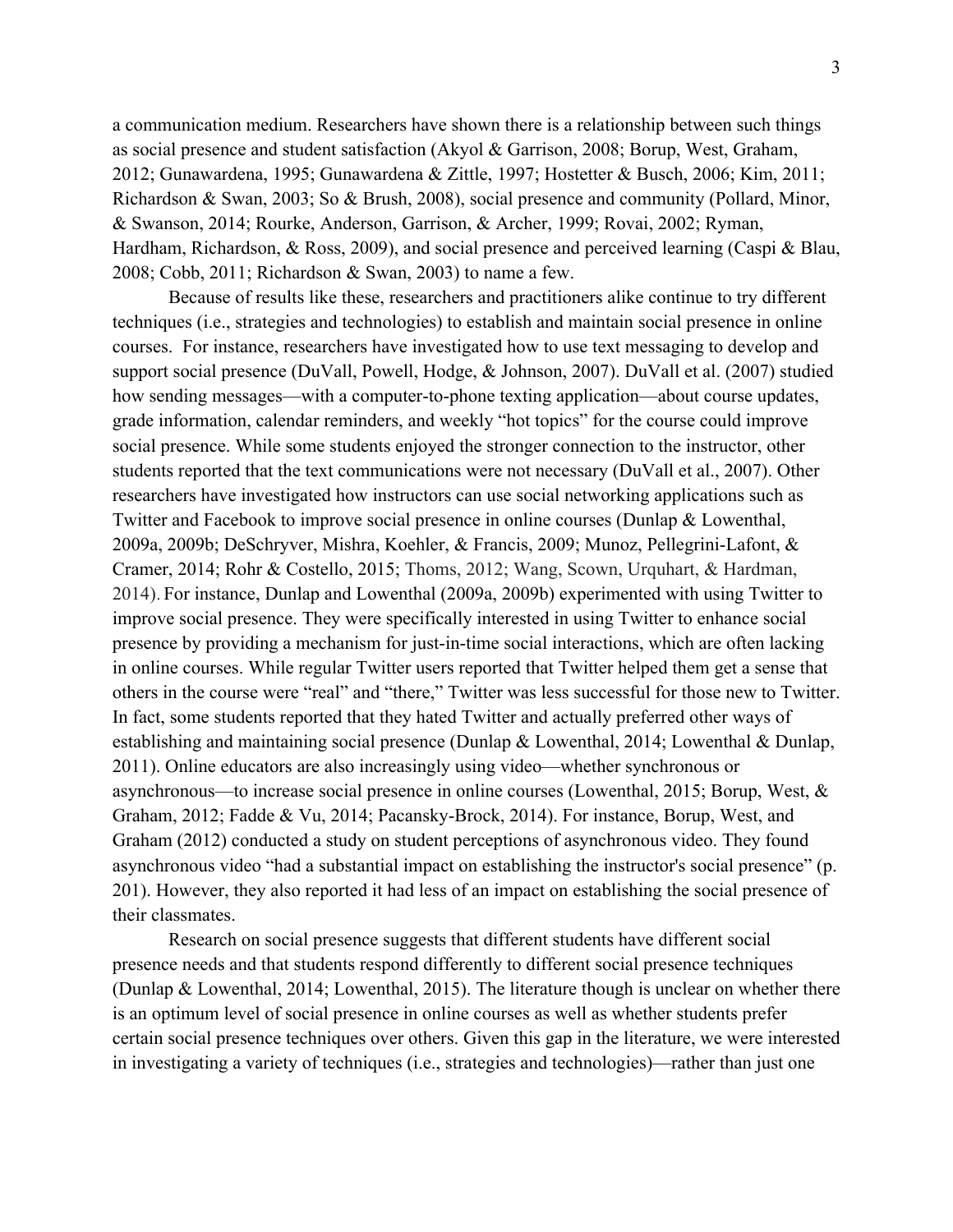technique, as many of others have done—in hopes of providing guidance to other online educators and instructional designers on which techniques are better than others.

#### **Background: Social Presence Strategies**

Over the years, we have used a number of techniques to establish and maintain social presence in the online courses we teach; in terms of the Community of Inquiry framework, these strategies are a type of teaching presence. The impetus for this study was our desire to find out if we could identify the best combination of techniques (strategies + technologies) or types of techniques for establishing social presence. Social presence is only one part of a meaningful learning experience (Garrison et al., 2000). However, affective outcomes such as student satisfaction with the online-learning experience are equally important to us because they have the potential to support or disrupt students' achievement of learning objectives. In the following section, we briefly describe *some* of the strategies we use to provide context for this study (see Dunlap & Lowenthal 2014, for a detailed description of these strategies and more). Informed by both the literature and our previous experience teaching online, each of these techniques were designed to improve the sense or perception that others (both the instructor and the students) are "there" and "real" and in turn help improve how instructors and students connect with each other as well as the class as a whole.

#### **Introductions**

Research suggests that introductions can help establish social presence—that is, that someone is "real" and "there" (Gunawardena & Zittle, 1997; Rourke, Anderson, Garrison, & Archer, 1999; Tu & McIsaac, 2002). Therefore, we begin our online courses with introductions. When introducing ourselves to our students, we intentionally share things about our professional lives (e.g., teaching philosophies, links to articles we have written, presentations we have delivered, our blogs, and so on) as well as our personal lives (e.g., pictures of our kids, vacations we have taken, music we like)—sometimes via text and sometimes in a digital format (see Lowenthal & Dunlap, 2010). We encourage our students to share things about their professional and personal lives when they introduce themselves to the class. We have done this in a variety of ways over the years. For instance, we have had students create digital stories, describe a superhero power they wish they had, or even simply have 5-minute phone conversation with us (Dunlap & Lowenthal, 2010a).

#### **Orientations**

Orientations have also been shown to establish social presence (Borup, Graham, Velasquez, 2011). We use a variety of strategies ranging from short orientation videos at the beginning of the course, to orientation videos at the beginning of each module, to orientation videos at the beginning of major projects. In addition to using video, we also orient students with the announcement tool in our Learning Management System (LMS; which was eCollege at the time of this study), where we remind students of what they should be doing while also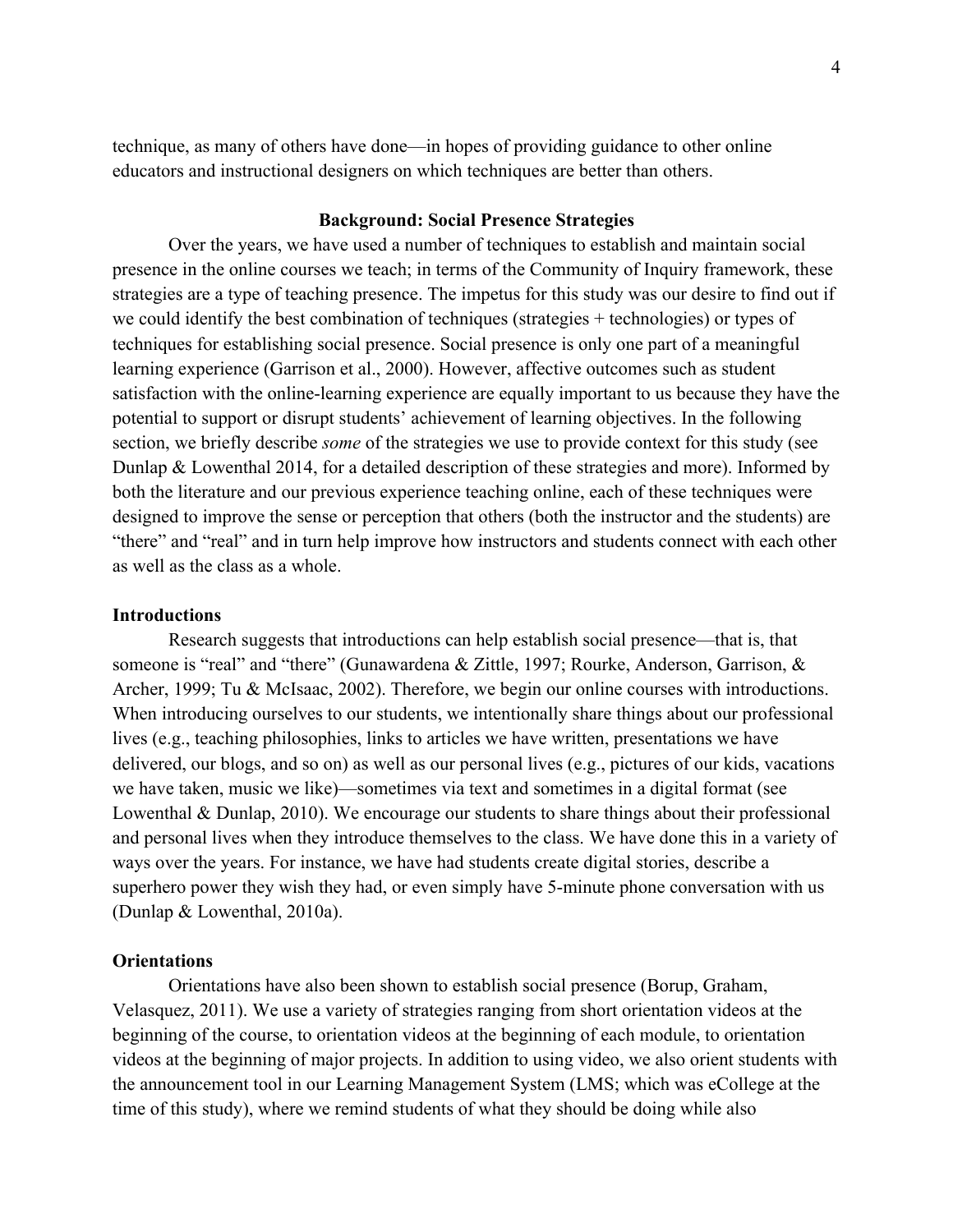intentionally including personal information (e.g., what we did over the weekend). The first author has even recently begun creating videos introducing students to the physical university campus (e.g., recording videos right in the middle of "the Quad" or giving a tour of faculty offices). These strategies are an effort to specifically establish the instructor's social presence that is, that she or he is a real person who is there in the course to support students.

### **Personalized, Detailed Feedback**

In our experience, instructors often dislike grading. We strive to give students personalized and detailed feedback to not only improve their learning but to improve instructor social presence because previous research suggests that personalized feedback is related to perceptions of social presence (Borup, West, Thomas, & Graham, 2014; Hodges & Cowan, 2012). While there are many ways to provide personalized detailed feedback, one strategy is to simply send one-on-one emails (see Dunlap & Lowenthal, 2010a; Lowenthal, 2015). Another strategy is to have students post specific assignments in discussion forums and then provide feedback to students in the discussion forums so other students benefit from the instructor's individualized feedback; it also helps students have a better sense of the instructor as "real" and "there" (see Lowenthal & Thomas, 2010). Finally, another strategy is to provide students with audio / video feedback on specific assignments, which research has shown can improve instructor social presence (Borup, West, & Thomas, 2015; Borup et al., 2014).

#### **Reconnecting**

Research is inconclusive on how social presence changes throughout a semester (Lowenthal, 2012). However, we have found that it takes time to get to know others and to get a sense that others are "real" and "there" in online courses. Therefore, we try to reconnect students every few weeks. While we do this in a few different ways, one strategy we use is called the "soundtrack of your life." For this activity, we have students create and share a playlist of six songs using a digital jukebox: two songs that represent their past, two songs that represent their present, and two songs that represent their planned/hoped for future. We then ask questions about the songs to figure out their meaning. We have found that through sharing things like the digital stories we have created and digital music we listen to can help instructors and students get a better sense of everyone's personality and in turn social presence (see Dunlap & Lowenthal, 2010b).

#### **Free-flowing, organic interactions**

Prior research has shown that social presence can be established in asynchronous discussion boards (Gunawardena, 1995; Rourke et al., 1999; Swan, 2003). And while we regularly use asynchronous discussions to establish social presence, we have found some limitations with restricting discussions within the LMS. In 2008, we began using Twitter in an effort to connect with our students throughout the day and specifically outside of the LMS (see Dunlap & Lowenthal, 2009a, 2009b). While we found that Twitter can improve social presence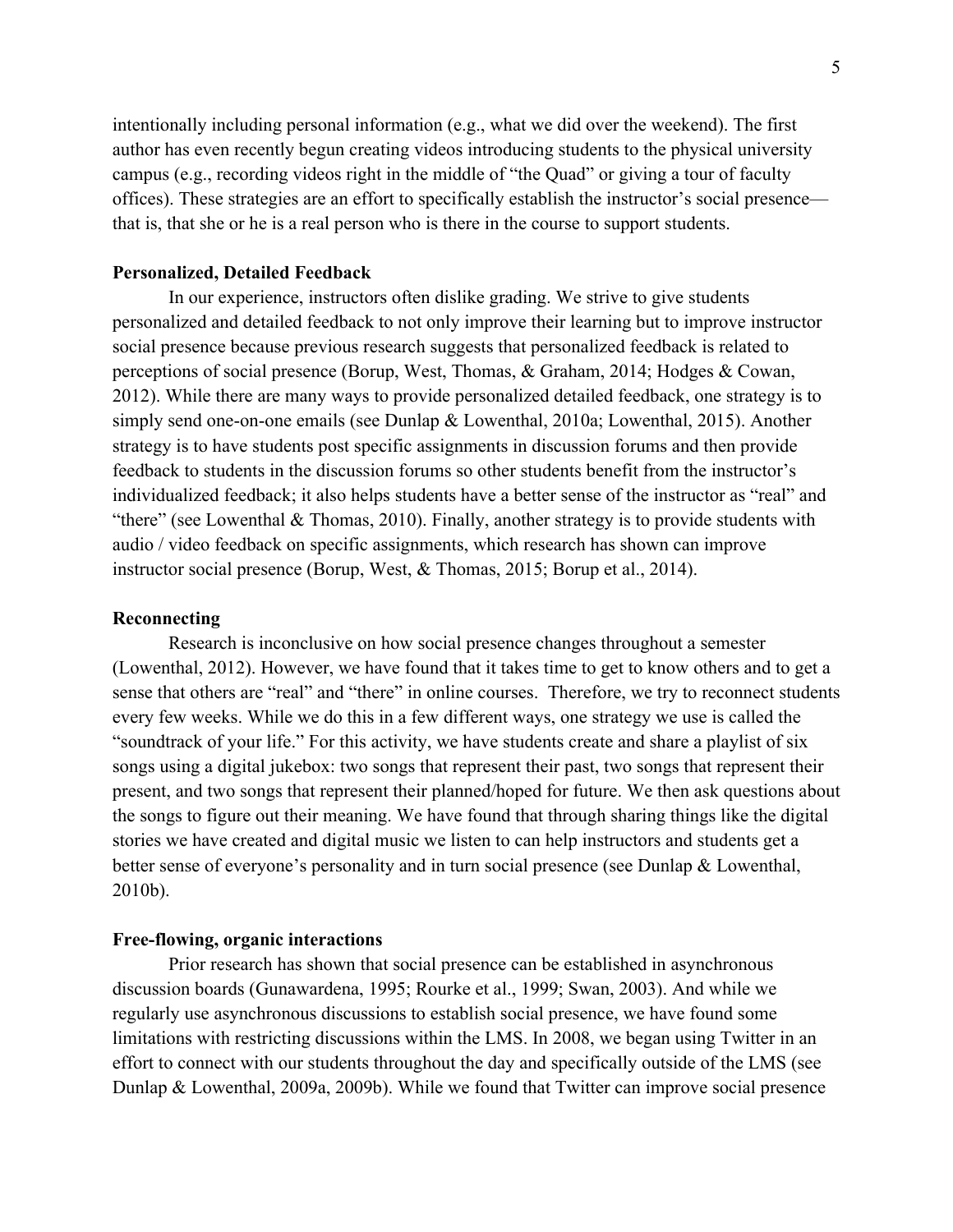for some students (as mentioned earlier), we found that Twitter can be polarizing (i.e., some students love it while others hate it) and extremely time consuming.

While we believed that each of these techniques (as well as many others we use) can improve social presence in online courses, we were not sure if we were focusing too much on social presence or if certain techniques might be better than others.

#### **Method**

The purpose of this exploratory mixed methods study was to investigate students' perceptions of social presence strategies in the online courses we teach. More specifically, our inquiry, grounded in the Community of Inquiry framework, focused on answering the following questions:

- What are students' perceptions of specific techniques (strategies and technologies) used to establish social presence?
- Which techniques are most effective for establishing instructor-to-student social presence, and which are most effective for establishing student-to-student social presence?

We used a sequential explanatory mixed methods design (Ivankova, Creswell, & Stick, 2006) to answer these questions. The sample of our study consisted of graduate students completing a graduate certificate or masters in elearning or masters in information and learning technologies fully online. Our inquiry took place over an academic year and involved three phases (see Table 1). During Phase One of this study, we solicited open-ended anonymous feedback at the end of the semester from our students about the social presence techniques we used. We then used the students' open-ended feedback to inform the construction of a survey in Phase Two. We decided to create our own survey because of the exploratory nature of our study as well as the absence of an established instrument focused on the social presence techniques used in our courses. In fact, we are not aware of any social presence instrument that focuses on multiple techniques (i.e., strategies and technologies). The survey consisted of questions to measure general perceptions of social presence—specifically, the social presence questions from the Community of Inquiry Questionnaire (Arbaugh et al., 2008)—as well specific Likert style questions (on a five-point scale) and open-ended questions focused on students' perceptions of the specific social presence techniques we used in our courses.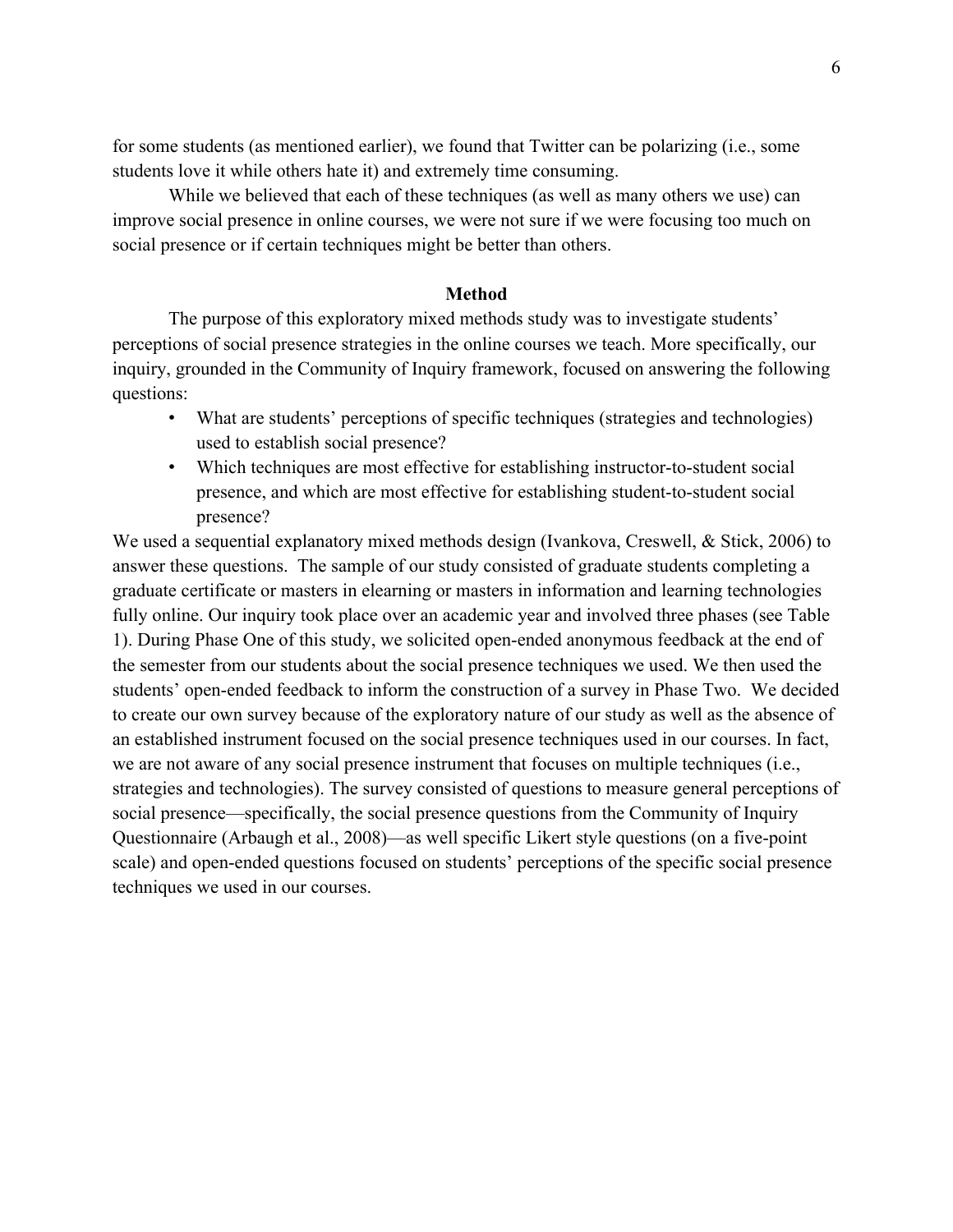| Phase One:           | We asked students for feedback on different instructional                                                                                                                                                                            |
|----------------------|--------------------------------------------------------------------------------------------------------------------------------------------------------------------------------------------------------------------------------------|
| Open-ended Feedback  | strategies that we used in our courses.                                                                                                                                                                                              |
| Phase Two:<br>Survey | We then used the data collected in Phase One and our experience<br>teaching online to construct a survey to investigate students'<br>perceptions of the techniques used to establish and maintain social<br>presence in our courses. |
| Phase Three:         | The final phase of our investigation consisted of follow up semi-                                                                                                                                                                    |
| Follow-up Interviews | structured interviews with a subset of the students from Phase 2.                                                                                                                                                                    |

**Table 1** *Three Phases of Our Study*

During Phase Two, after each course had ended and grades were submitted, we administered the online survey. The survey was administered to students in two sections of two different fully online courses (i.e., a total of 4 sections in all). There were a total of 101 students in the two different courses. Of the 101 students enrolled in the four sections, 37 students, or 36.6%, completed the survey; researchers have determined that this is an acceptable response rate for social science research using online surveys (see Nulty, 2008; Sheehan, 2001). After students completed the survey, the data was downloaded and analyzed.

Then in Phase Three, based in part on the analysis of survey data in Phase Two and specifically the varying perceptions of social presence across our participants, we decided to purposefully sample students with strong perceptions of social presence as well as those with weak perceptions of social presence in an effort to get a more balanced understanding of how different students think about and perceive social presence. In other words, we did not want to simply interview students who are very social and who might have positive things to say about all of our social presence techniques. Given this, we identified five students with the highest social presence scores and five students with the lowest social presence scores as possible participants to interview; participants' social presence scores were calculated by adding up their responses on the 9 Likert style social presence questions (which came from the Community of Inquiry Questionnaire). We then randomly invited three out of the five previously identified students from each group (i.e., the high social presence group and the low social presence group) to take part in follow-up interviews. All six students agreed to be interviewed. The follow-up semi-structured interviews were used to dig deeper into the students' perceptions of the various techniques (i.e., strategies and technologies) we used to improve social presence. Both researchers took part in the interviews. The interviews were recorded and lasted about 45 minutes. The interviews were coded using an open-coding constant comparative technique.

## **Results**

In the following section, we will briefly describe the results from the three phases of our inquiry.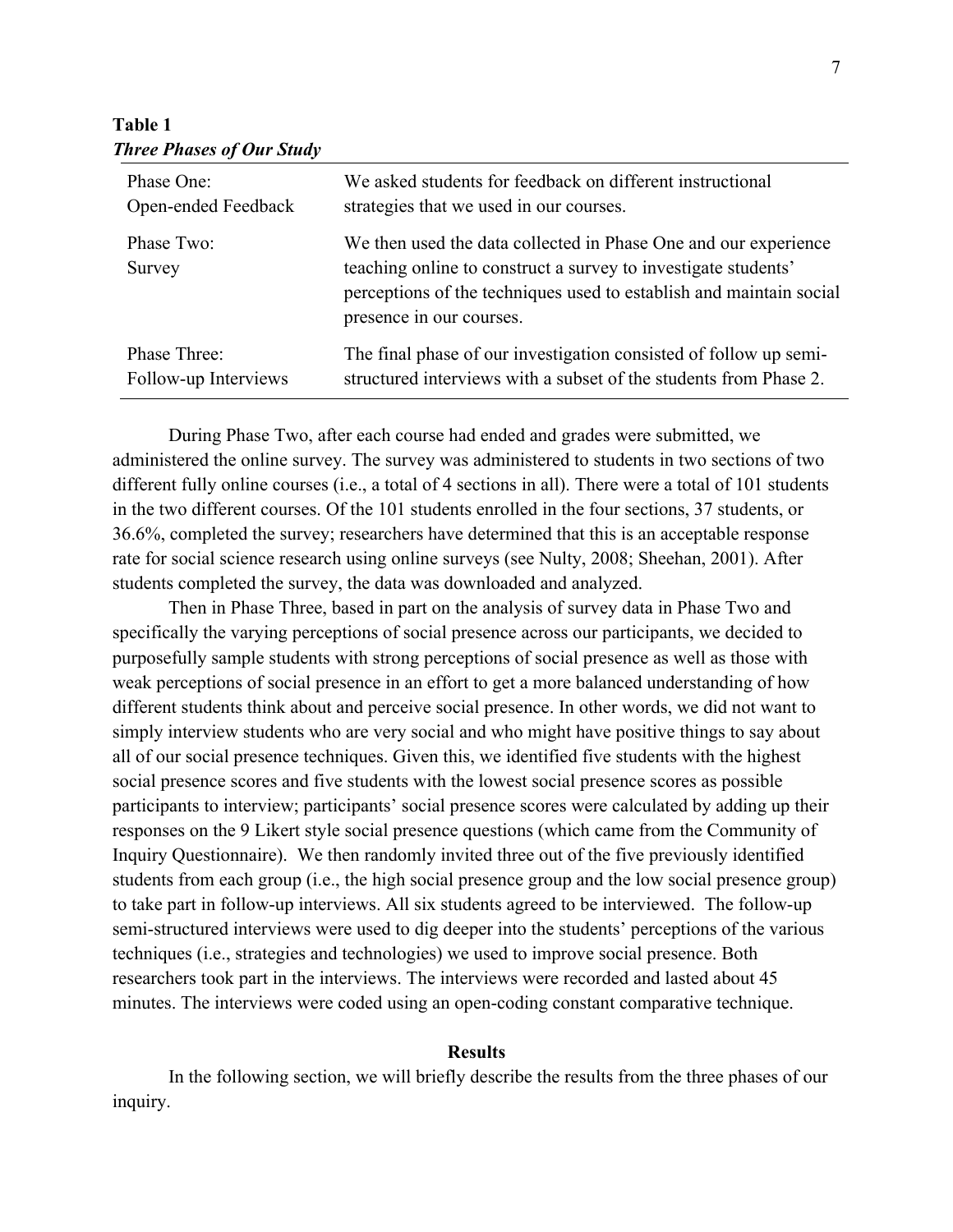## **Phase One: Open-ended Student Feedback**

We collected open-ended feedback from students about the techniques we used to establish, maintain, and ultimately improve social presence in the online courses we teach. While we did not receive feedback from every student, the feedback we did receive was consistently positive. Students commented on how the online discussions and specifically peer review activities helped them connect to their peers as illustrated in the following quotes:

- *The discussions helped me feel connected to my course colleagues. The discussions also helped me feel connected to you [the instructor].*
- *The structured discussions that we had always help me [feel connected]…I also like the peer review on the projects, I think that helped me feel connected. I think you did a great job with interacting with the discussions and any email I sent you answered quickly, so I felt connected.*
- *The part of the course that made me feel connected to the other students was the peer reviews.*
- *I really liked being an integral part of reviewing. I felt (especially in certain assignment) that I really got some insight into how the other students interpreted the assignments and put their own life (either work or other parts of their life) into the assignment.*

Students also pointed out how the feedback they received on their assignments helped them feel connected to their instructor as a real person. The following quotes capture this perception:

- *The aspect of the course that helped me feel connected to the instructor was the feedback I received from the instructor and the follow-up email exchanges.*
- *The feedback I received on my projects helped quite a bit as well.*

Finally, students also commented on the power of social networking as well as the digital music activity, as evident in the following quotes:

- *I really LOVE twittering with everyone. It really made me feel like we knew each other more and were actually in class together.*
- *The introductory music activity was awesome to help in getting to know people. Many of us have worked together the past few semesters, but this helped shed a lot of light of a more personal nature about their lives.*

The fact that different students highlighted different techniques (e.g., some mentioned Twitter, while others mentioned the detailed feedback they received), suggested that some students liked certain things about certain strategies more than others. These results left us wanting to know more about what students liked and disliked about our social presence efforts. Therefore, we used these results to help create the survey administered in Phase Two in an effort to learn more about students' perceptions of the social presence techniques we used.

#### **Phase Two: Survey Results**

On a five-point scale, with 0 being strongly disagree and 4 being strongly agree, students reported a mean social presence score of 2.85. While there is no consensus on what an ideal level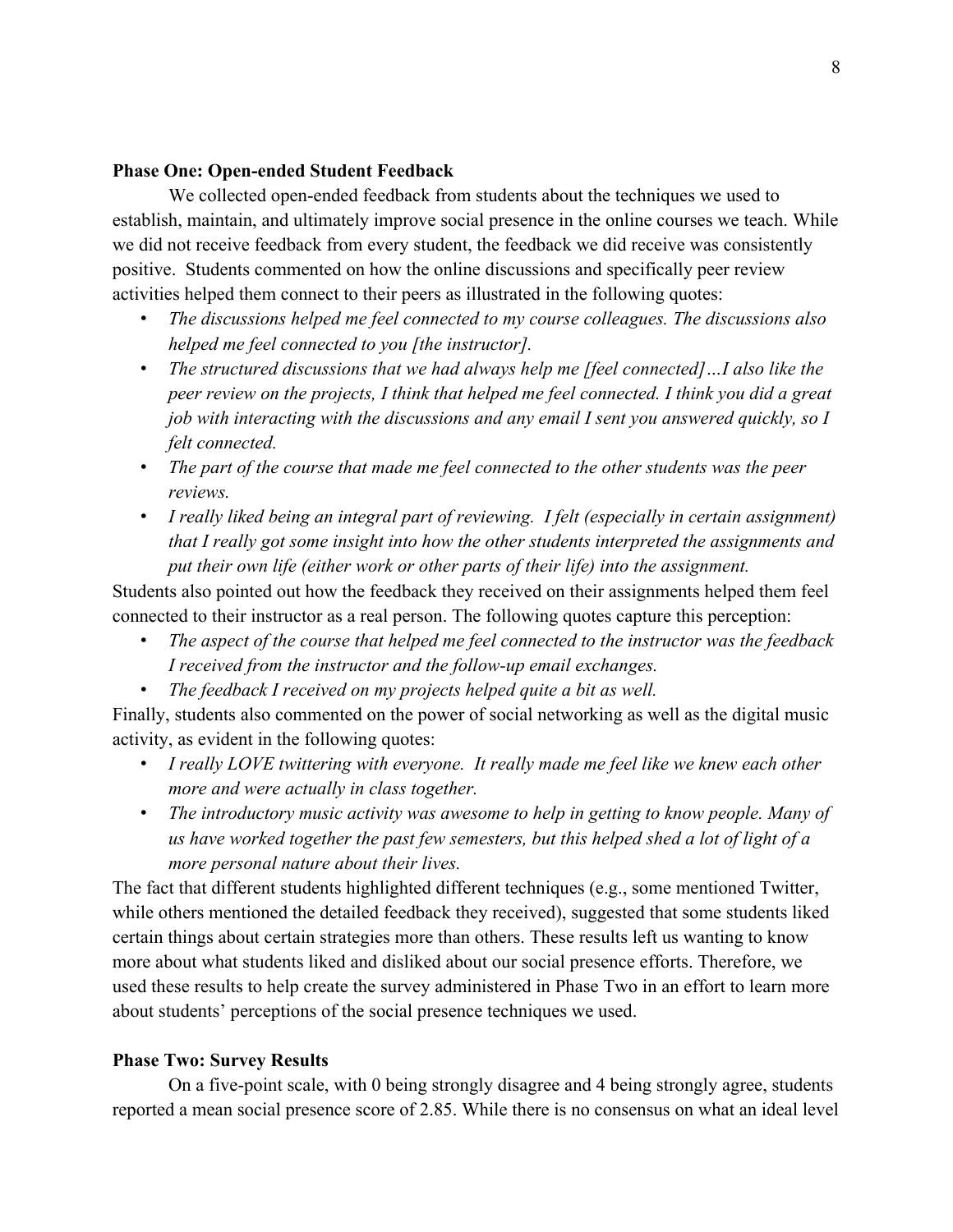of social presence is for an online course (Kilgore & Lowenthal, 2015; Rourke et al., 1999), this mean social presence score is less than the mean score of 3.18 reported by Swan et al. (2008) but closer to the mean score of 2.98 reported by Kilgore and Lowenthal (2015). At the same time though, students reported that they were very satisfied (*M*=3.51 on a 0-4 scale) and reported high levels of perceived learning (*M*=3.65 on a 0-4 scale) (see Table 2).

| benn 1 i eschiec, Sunsjuenon, unu 1 creeri eu Beurning Tiesmis |            |
|----------------------------------------------------------------|------------|
| <b>Student Perceptions</b>                                     | Total      |
| <b>Social Presence Score</b>                                   | $M = 2.85$ |
| Affective Expression                                           | $M = 2.75$ |
| Open Communication                                             | $M=3.20$   |
| Group Cohesion                                                 | $M = 2.60$ |
| Satisfaction                                                   | $M=3.51$   |
| Perceived Learning                                             | $M=3.65$   |

| Table 2                                                              |  |  |
|----------------------------------------------------------------------|--|--|
| <b>Social Presence, Satisfaction, and Perceived Learning Results</b> |  |  |

The relationship between an instructor and a student is different than the relationship between students and other students (Richardson & Lowenthal, in press; Swan & Shih, 2005). Therefore, we first asked students to rate the degree to which each technique (strategy + technology) helped them connect with their instructor. Detailed written feedback (*M*=3.62), oneon-one emails (*M*=3.57), and general "How-to" Screencasts (*M*=3.54) were the three highest rated activities (see Table 3). On the other hand, Twitter (*M*=1.97), Top 100 Design Guidelines  $(M=2.24)$ , and Just Ask Zoltar  $(M=2.47)$  were the lowest rated strategies.<sup>1</sup> Interestingly, the results were positive for all of the strategies except Twitter; we see scores above 2.0, on a 4-point scale, as positive in terms of students' perception of their role in enhancing social presence.

<sup>&</sup>lt;sup>1</sup> The Top 100 Design Guidelines was a collaborative activity done in Google Docs and Just Ask Zoltar was an activity in which students could ask any course-related question they wanted and receive a response plus a fortune.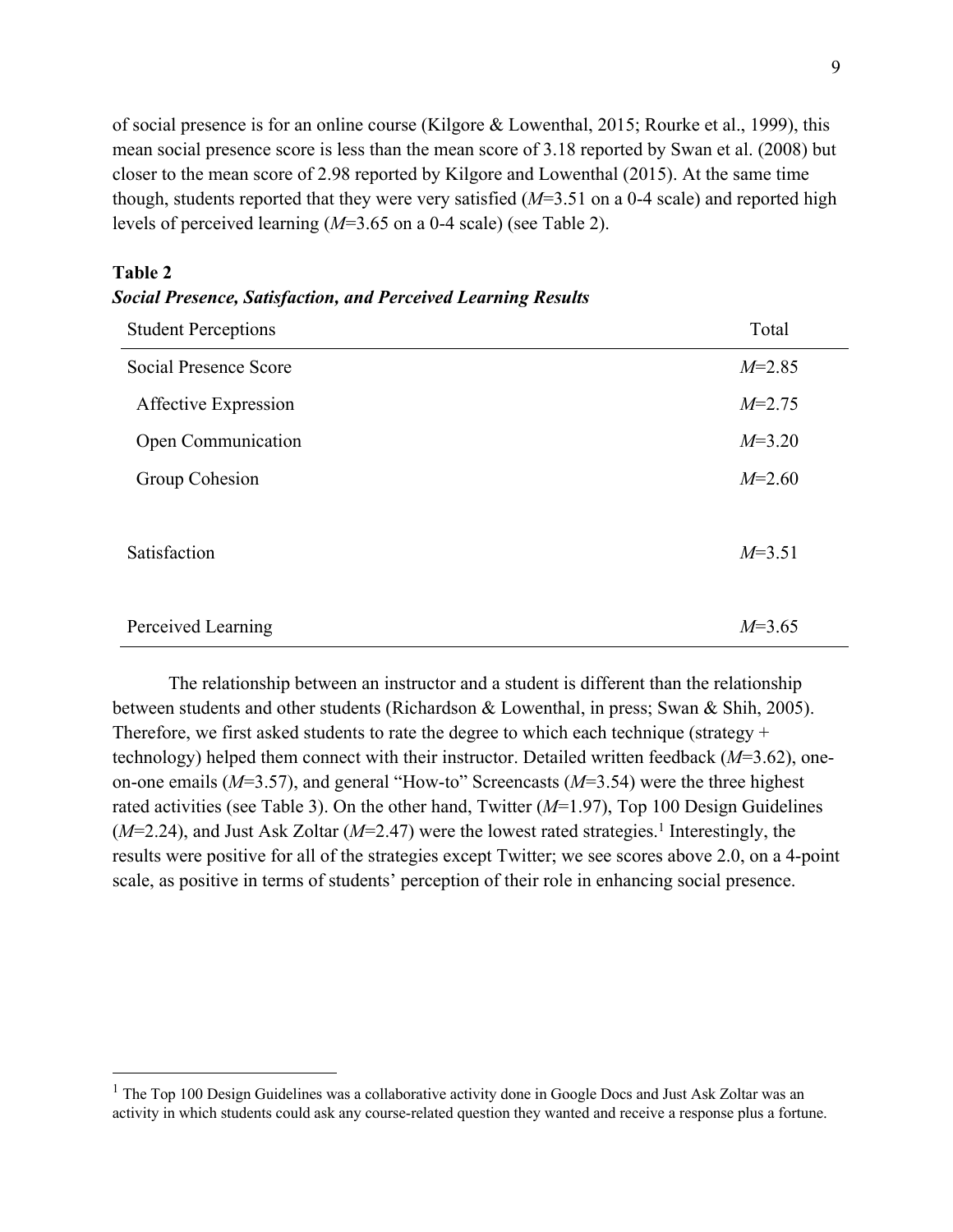# **Table 3**

*Perceptions of Techniques Used to Establish Social Presence of Instructors*

|                                                        | Strongly<br>Disagree | Disagree         | Neutral        | Agree          | Strongly<br>Agree | Average |
|--------------------------------------------------------|----------------------|------------------|----------------|----------------|-------------------|---------|
| Detailed written feedback on projects                  | $\boldsymbol{0}$     | $\boldsymbol{0}$ | $\overline{2}$ | $\overline{4}$ | 15                | 3.62    |
| One-on-one emails                                      | $\boldsymbol{0}$     | $\boldsymbol{0}$ | 3              | 9              | 23                | 3.57    |
| General "How-to" Screencasts                           | $\boldsymbol{0}$     | $\boldsymbol{0}$ | $\overline{2}$ | 8              | 16                | 3.54    |
| Specific trouble shooting "How-to"<br>Screencasts      | $\boldsymbol{0}$     | $\overline{0}$   | 3              | $\tau$         | 15                | 3.48    |
| Audio/Video Feedback on Assignments                    | $\boldsymbol{0}$     | $\boldsymbol{0}$ | $\overline{4}$ | $\overline{7}$ | 15                | 3.42    |
| <b>Instructor Bios</b>                                 | $\boldsymbol{0}$     | $\boldsymbol{0}$ | $\overline{2}$ | 17             | 17                | 3.42    |
| Five minute phone conversation                         | $\theta$             | 1                | 3              | $\overline{2}$ | 12                | 3.39    |
| Previous relationship with the instructor              | $\boldsymbol{0}$     | $\boldsymbol{0}$ | $\overline{2}$ | 10             | 9                 | 3.33    |
| Digital Storytelling                                   | $\boldsymbol{0}$     | $\boldsymbol{0}$ | 3              | 12             | 10                | 3.28    |
| Adobe Connect Synchronous sessions                     | $\boldsymbol{0}$     | $\boldsymbol{0}$ | $\overline{4}$ | 16             | 13                | 3.27    |
| Virtual Paper Bag: Soundtrack                          | $\boldsymbol{0}$     | $\boldsymbol{0}$ | 6              | 5              | 10                | 3.19    |
| <b>Video Announcements</b>                             | $\boldsymbol{0}$     | $\overline{2}$   | $\overline{2}$ | 11             | 10                | 3.16    |
| Personalized instructor announcements<br>with photos   | $\boldsymbol{0}$     | $\boldsymbol{0}$ | 5              | 6              | 8                 | 3.16    |
| Virtual Paper Bag: 350-word story for<br>Flickr photos | $\boldsymbol{0}$     | $\boldsymbol{0}$ | $\overline{4}$ | 9              | 7                 | 3.15    |
| Virtual Paper Bag: Five photos in Flickr               | $\boldsymbol{0}$     | $\boldsymbol{0}$ | $\overline{4}$ | 9              | 6                 | 3.11    |
| Virtual Paper Bag: Wordle                              | $\boldsymbol{0}$     | 1                | 5              | 6              | 9                 | 3.10    |
| Threaded discussions                                   | 1                    | 4                | 7              | 13             | 12                | 2.84    |
| Course overview videos                                 | $\mathbf{1}$         | 1                | 3              | 8              | 5                 | 2.83    |
| Music-related Activities                               | $\mathbf{1}$         | $\overline{2}$   | 9              | 10             | 6                 | 2.64    |
| <b>Superhero Powers</b>                                | $\mathbf{1}$         | 3                | 4              | 7              | 5                 | 2.60    |
| Musical interludes on weekly agendas                   | 1                    | 1                | 9              | 5              | 5                 | 2.57    |
| Just Ask Zoltar                                        | $\mathbf{1}$         | $\overline{2}$   | 6              | 7              | 3                 | 2.47    |
| Top 100 List of Design Guidelines                      | $\overline{2}$       | 4                | 6              | 5              | $\overline{4}$    | 2.24    |
| Twitter                                                | $\overline{2}$       | $\overline{4}$   | 18             | 5              | $\mathbf{1}$      | 1.97    |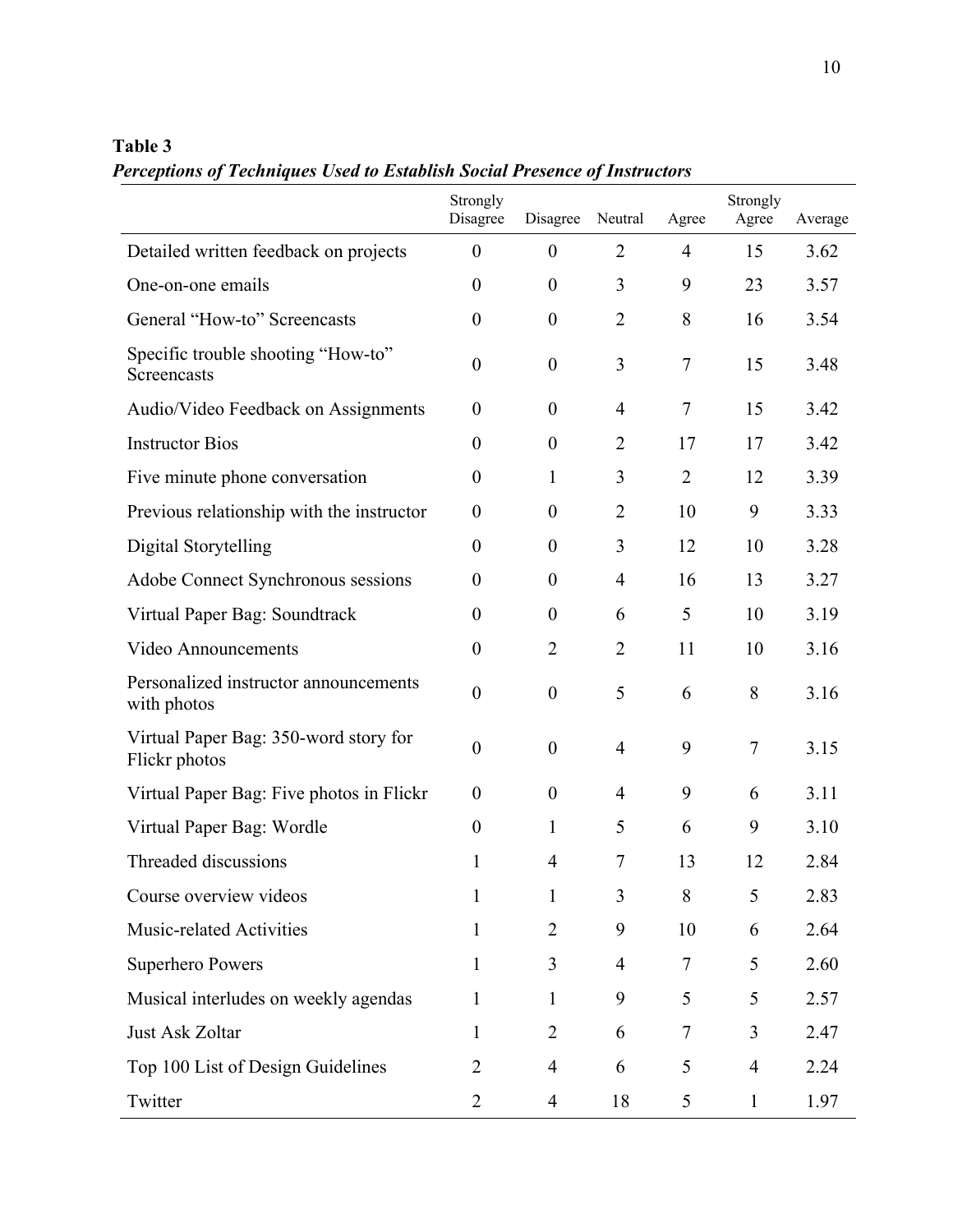We then specifically asked students to pick the activity they thought was the most effective at helping them feel connected to their instructor—that is, that their instructor is "real" and "there" to support them. Phone calls and audio/video feedback were selected the most by students. On the other hand, when asked which activity they thought was the least effective at helping them feel connected to their instructor, Twitter and the "Top 100 List of Design Guidelines" were listed as being the least effective in comparison to the other strategies.

After focusing on the techniques that help students feel connected to their instructor, we then asked students to rate the degree to which each technique helped students connect with their peers. Digital storytelling (*M*=3.33), previous relationships with peers (*M*= 3.32), and open access to review peers projects (*M*=3.26) were rated the highest. Twitter was once again rated the lowest (*M*= 1.73), followed next by Just Ask Zoltar (*M*=2.10) and Top 100 list of design guidelines (*M*=2.19). Again, however, it is interesting to note that all of the strategies except Twitter received a mean score above neutral (2.0 on a 4-point scale), however when looking at the frequency of responses, some students appear to clearly prefer some techniques more than others (see Table 4).

|                                                        | Strongly<br><b>Disagree</b> | Disagree         | Neutral        | Agree | Strongly<br>Agree | Rating<br>Avg |
|--------------------------------------------------------|-----------------------------|------------------|----------------|-------|-------------------|---------------|
| Digital Storytelling                                   | $\overline{0}$              | $\overline{0}$   | 3              | 12    | 12                | 3.33          |
| Previous relationship with peers                       | $\boldsymbol{0}$            | $\boldsymbol{0}$ | $\overline{4}$ | 15    | 15                | 3.32          |
| Open access to view peers' projects                    | $\overline{0}$              | $\overline{0}$   | $\overline{4}$ | 18    | 13                | 3.26          |
| Fellow students peer reviews of your<br>assignments    | $\theta$                    | $\overline{2}$   | 5              | 13    | 16                | 3.19          |
| One-on-one emails                                      | $\boldsymbol{0}$            | $\mathbf{1}$     | 6              | 14    | 12                | 3.12          |
| Virtual Paper Bag: 350-word story for Flickr<br>photos | $\overline{0}$              | $\boldsymbol{0}$ | 3              | 12    | 5                 | 3.10          |
| Virtual Paper Bag: Five photos in Flickr               | $\boldsymbol{0}$            | $\boldsymbol{0}$ | 5              | 10    | 6                 | 3.05          |
| Virtual Paper Bag: Soundtrack                          | $\theta$                    | $\overline{2}$   | 3              | 9     | $\overline{7}$    | 3.00          |
| Virtual Paper Bag: Wordle                              | $\theta$                    | $\overline{2}$   | 5              | 9     | 5                 | 2.81          |
| Threaded discussions                                   | 1                           | $\overline{4}$   | 9              | 12    | 11                | 2.76          |
| Adobe Connect Synchronous sessions                     | $\boldsymbol{0}$            | $\mathbf{1}$     | 14             | 12    | 6                 | 2.70          |
| <b>Superhero Powers</b>                                | 1                           | $\overline{2}$   | 6              | 9     | 3                 | 2.52          |
| <b>Musical Activities</b>                              |                             | 3                | 10             | 6     | 6                 | 2.50          |

# **Table 4**  *Perceptions of Techniques Used to Establish Social Presence of Peers*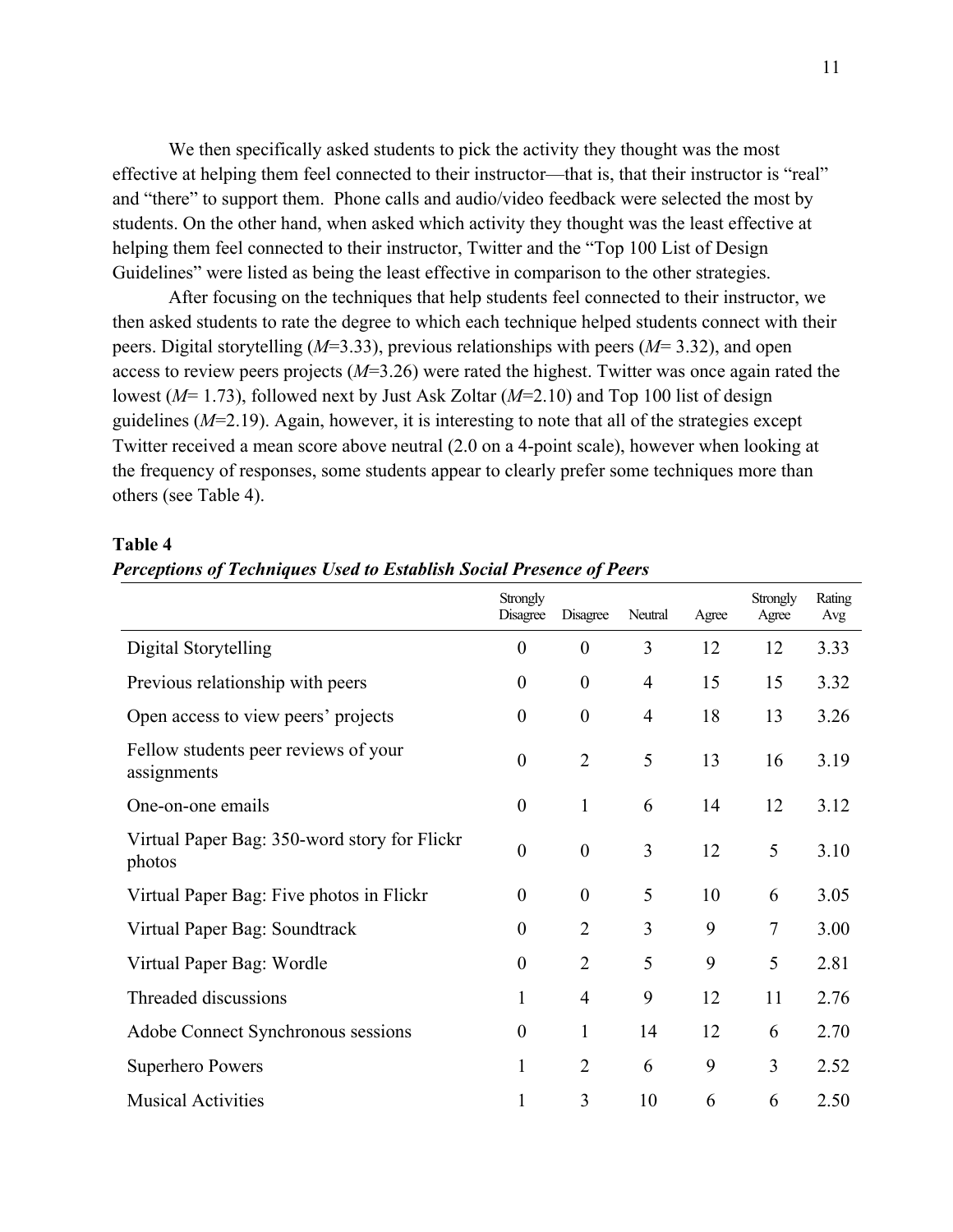| Audio/Video Feedback on other students'<br>assignments |  | $1 \t 1 \t 13 \t 6 \t 3 \t 2.38$ |  |  |
|--------------------------------------------------------|--|----------------------------------|--|--|
| Top 100 List of Design Guidelines                      |  | $1 \t 5 \t 8 \t 3 \t 4 \t 2.19$  |  |  |
| Just Ask Zoltar                                        |  | $1 \t 4 \t 9 \t 6 \t 1 \t 2.10$  |  |  |
| Twitter                                                |  | 3 4 17 1 1 1.73                  |  |  |

## **Phase Three: Semi-structured Interviews**

The results of Phases 1 and 2 of the study left us wondering why certain strategies ranked higher than others. For Phase 3, we conducted interviews with six students: three who had scored the highest on the social-presence scale (two females and one male) and three who had scored the lowest on the scale (two males and one female). The following themes emerged from the interviews. According to the students, there are three primary things instructors *should* do to enhance social presence:

- **Provide personal, individualized feedback.** Students reported that individualized feedback was key to them feeling connected to their instructors. The strategies that students talked about during the interviews as having a positive effect on their feelings of connection and their relationship with instructors were: email; phone/Skype calls; written, audio, video feedback; and one-on-one synchronous sessions.
- **Provide opportunities for students to build relationships through collaborative work and sharing.** Students reported that collaborative work played a major part in feeling connected to their peers. The strategies that students talked about during the interviews as having a positive effect on their feelings of connection with their peers were: group projects, peer reviews, virtual paper bag-like activities, open posting of projects, threaded discussions, and synchronous sessions.
- **Be accessible**. Students reported accessibility as being key to them feeling connected to their instructors. The strategies that students talked about during the interviews as having a positive effect on their feelings of connection and their relationship with their instructors were: email; phone/Skype calls; synchronous sessions; and bios and digital stories.

The students interviewed indicated that it was not that the other strategies were not of value, but these specific strategies were the best in terms of improving a sense that others are "real" and "there" and in turn improving a sense of connection and relationship building.

Another interesting theme that emerged from the interview data is the importance of emphasizing the purpose of the technique used to enhance social presence. The strategies and corresponding technologies that worked well for students were those that were clearly defined, intentionally sequenced, and relevant to the course's learning objectives. As the students pointed out, it is not a specific strategy (e.g., threaded discussions) or tool (e.g., Twitter) that leads to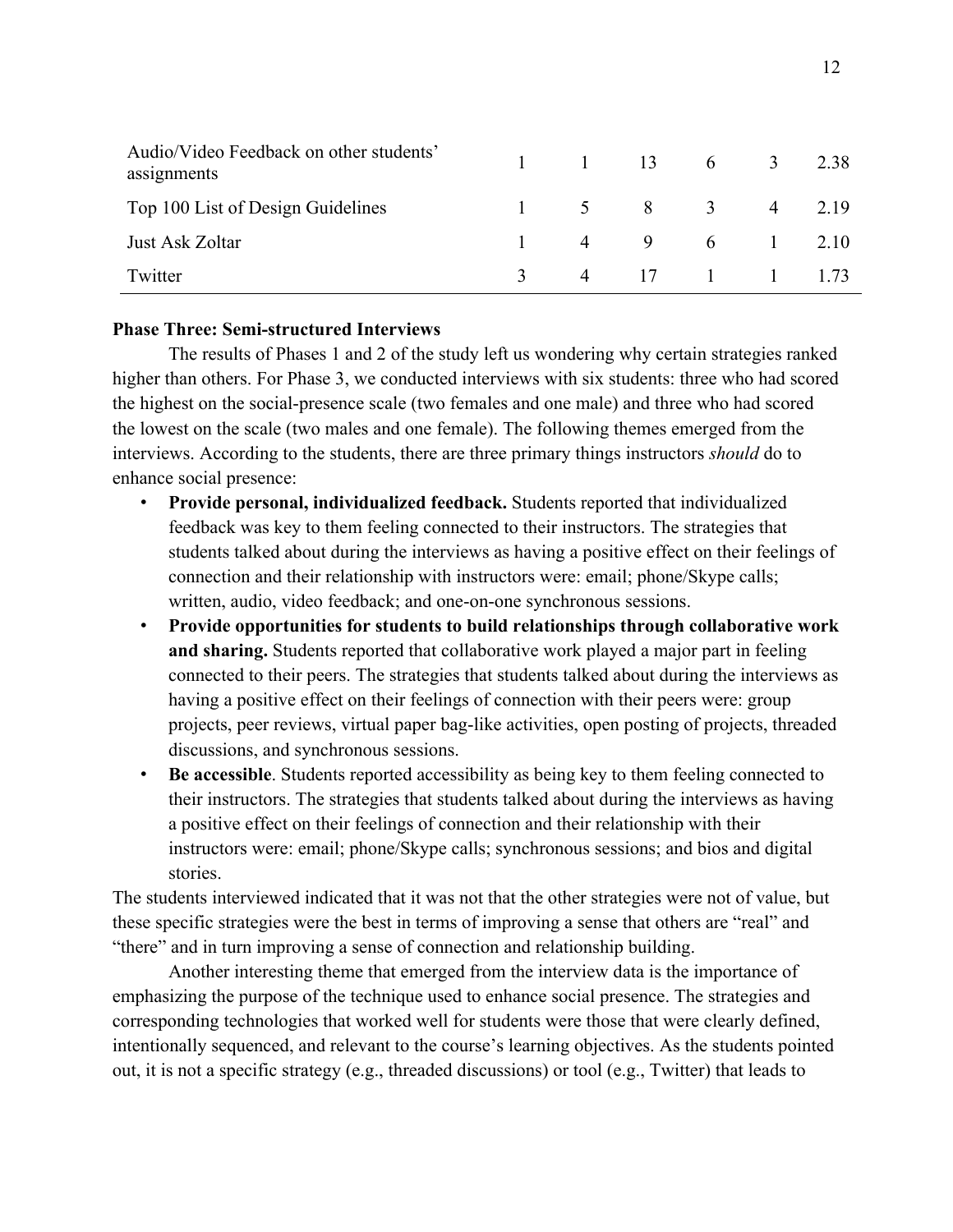enhanced social presence, but how and why the strategy or tool is used for social-presence goals within the framework of achieving specific learning objectives.

The last theme that emerged from the interviews was how influential students saw social presence (both instructors and peers) to their learning. Even the three students who scored the lowest, on the social presence items in our survey, shared that they believed social presence was a critical aspect of the online course experience, contributing to their achievement of coursespecific learning objectives and their overall professional preparation.

#### **Discussion**

The results from Phase One were positive. The students who responded had good things to say about a number of the techniques we used. For instance, we received some positive feedback about our use of Twitter, which supported our previous work using Twitter to establish social presence (see Dunlap & Lowenthal, 2009a, 2009b). However, we were not getting feedback from enough students to make any informed decisions about the strategies we were using. We were also not gaining any insight into which techniques were better than others. For instance, while some students reported liking Twitter, we questioned whether they liked it better than other strategies.

The results from Phase Two, though, while still not representing the perceptions of *every* student in our courses (due to the 36.6% response rate), began to help us compare which techniques were better—from a student perspective—at establishing, maintaining, and improving social presence with their instructors and peers. We used a number of strategies that utilized technology to help establish social presence. Thus, we were surprised that two "low tech" strategies—specifically, detailed written feedback and one-on-one emails—were rated among the best strategies to help students feel connected to their instructors. Interestingly though, when later asked which specific strategy was the most effective at establishing social presence, phone calls and audio/video feedback were identified the most as the single best strategy to establish social presence. From our perspective, this suggests that basic teaching strategies (i.e., giving detailed written feedback and/or using screencasts to give audio/video feedback) and communication strategies (one-on-one email and phone calls), and specifically those focused on interacting one-on-one with the student, are perceived as the most effective strategies for helping students connect with their instructors. The importance of one-on-one communication for building instructor social presence is supported by recent research conducted by Lowenthal (2015).

At the same time, students rated Twitter as being one of the least effective strategies when compared to the other strategies we used in our courses. This was both alarming and comforting. Using Twitter for instructional purposes, and specifically to establish social presence, involves a serious time commitment if one is not already a regular Twitter user. We have been using Twitter for a few years in our courses but when it comes to which strategy is the best use of our time, Twitter does not appear to work as well as the others. However, this does not suggest that Twitter or social networking tools do not have a place in online courses. Rather,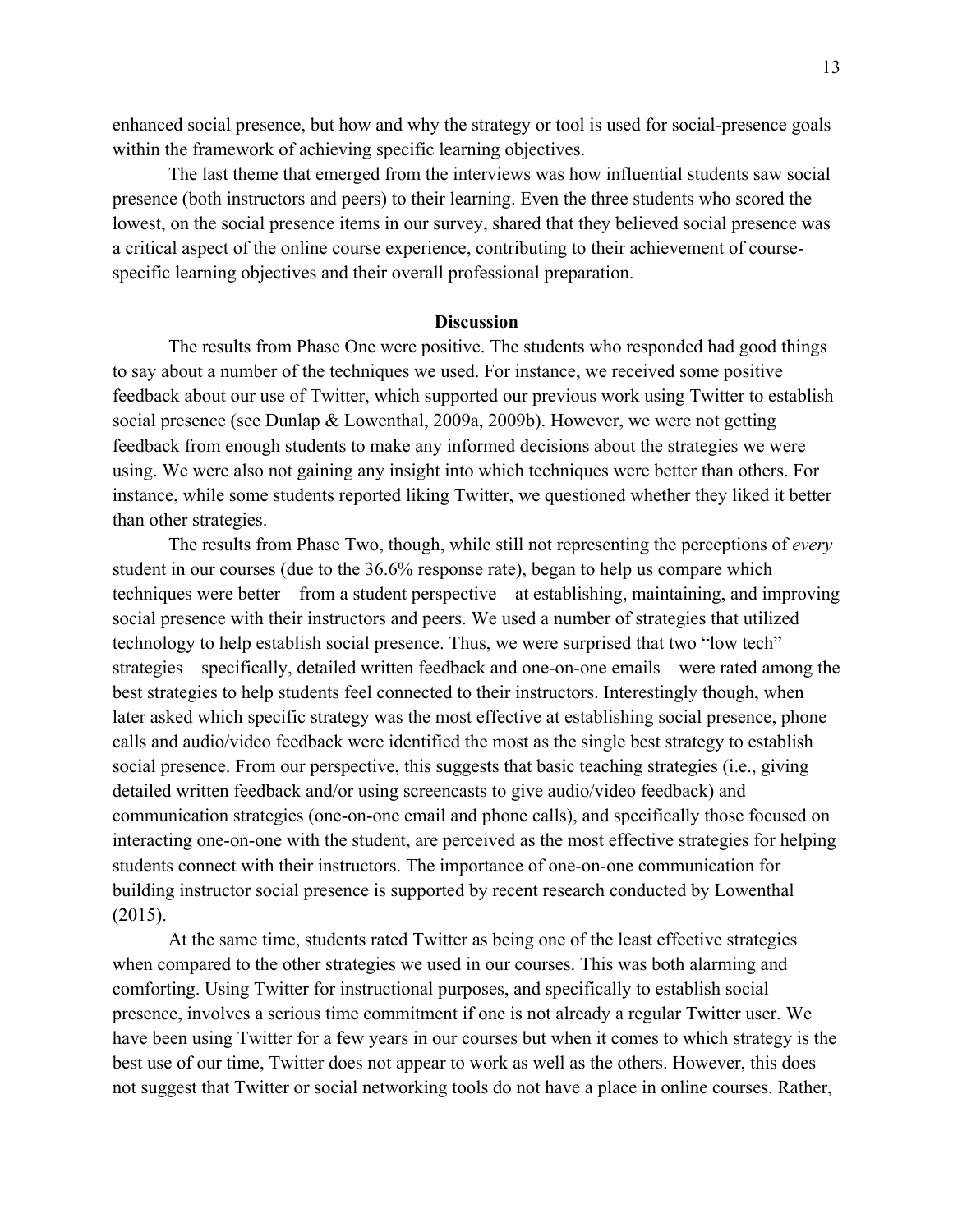when compared to other strategies, students did not perceive Twitter to be as effective at improving the social presence of their instructors and peers. Some students suggested during the follow up interviews that students' neutral perceptions of Twitter could be due to how we used Twitter in our courses (i.e., participating in Twitter was not a required activity in the course). In fact, one student stated she might have had a different perspective about Twitter if she was required to use it. Neutral perceptions of Twitter could also be due to how we changed the way we used Twitter over time. During the first year or two that we used Twitter (as described in Dunlap & Lowenthal, 2009a, 2009b), our tweets contained a lot of personal information; but by the time of this study, our use of Twitter had become more professional in nature (e.g., involving more sharing and commenting on resources than sharing personal information about our days).

Other results from Phase Two suggest that students perceive some strategies as being more effective at improving instructor-student social presence and other strategies as being more effective at improving student-student social presence. For instance, as mentioned earlier, students found that digital storytelling, previous relationships with peers, and open access to peers' projects were the most helpful at establishing a connection with their peers. This was reassuring in that we have experienced and written about the power of digital storytelling to establish social presence (Lowenthal & Dunlap, 2010) as well as the importance of having open access to peers' projects (Lowenthal & Thomas, 2010). However, we did not expect previous relationships with peers to be rated so highly. During the interviews, students clarified that previous relationships were established primarily through group projects; the importance of previous relationships is discussed more below.

The results from the interviews support, and therefore further validate, a number of the findings from Phase Two. For instance, students pointed out that their relationship with their instructors (including their sense that their instructors were real and accessible) was very important to them and an aspect of their online-course experience that positively influenced their overall perceived learning. These students consistently brought up how one-on-one communication (in which email was used the most) helped them get a sense that their instructor was "real" and "there." So while we continue to hear claims like "email is dead and something only old folks do," or something to avoid because it happens outside of the LMS, our results suggest that email—or more generally personal, individualized one-on-one communication—is key to improving social presence and the connection students have with their instructors.

Another theme that emerged in the interviews that expanded upon the survey results was the importance of previous relationships and group work. Based on the survey results alone, it would be easy to conclude that previous relationships are highly important and establishing a cohort model could help establish social presence by having students complete all of their coursework together. However, the interviews revealed that simply having a previous course together does not mean a student had a previous relationship with other students. Students pointed out that having a successful group-project experience with their peers in a course helped them get to know their peers better and establish and maintain the social presence between specific peers in future courses.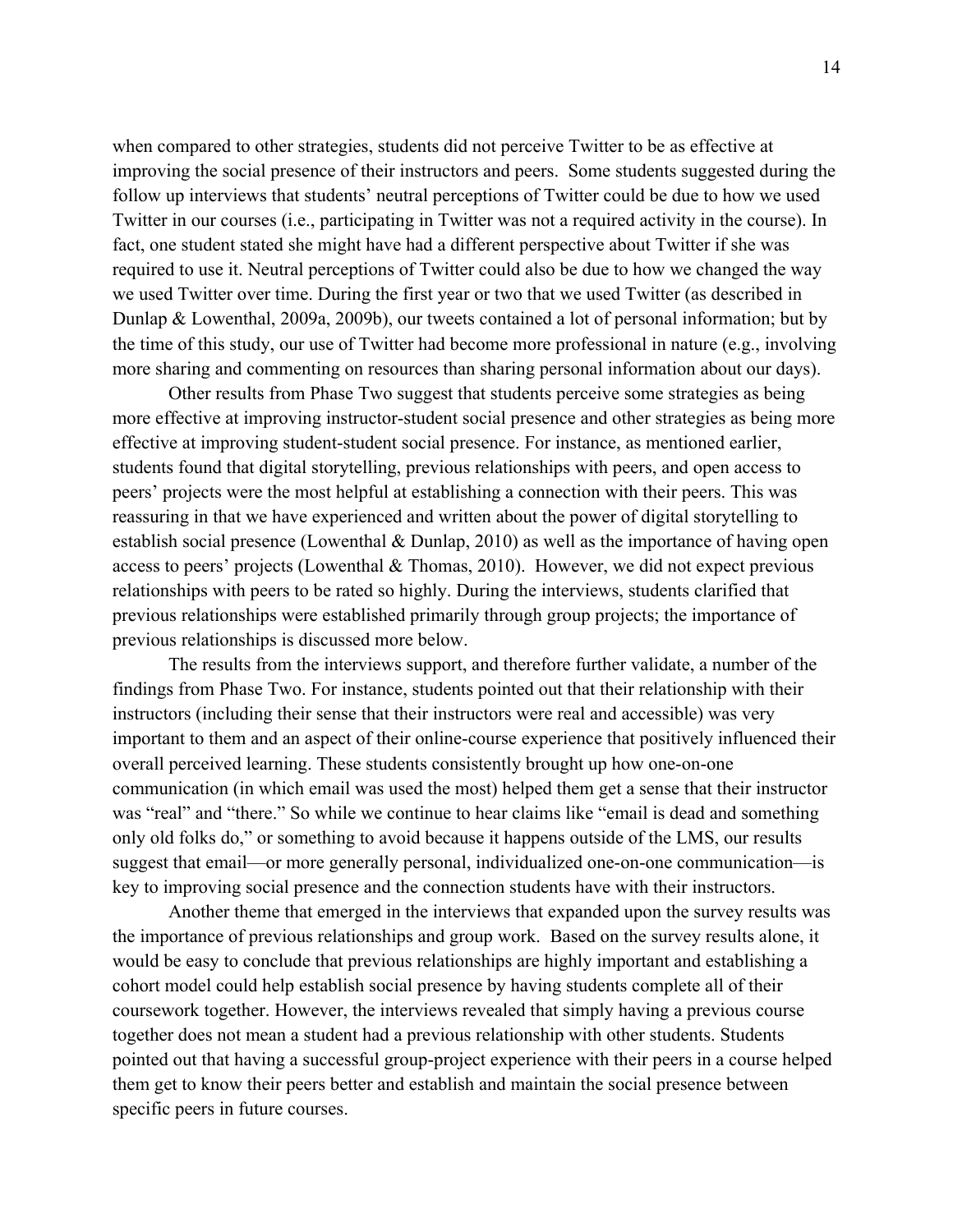Finally, perhaps one of the most interesting things emerging from the interviews was that students who were identified as having low social presence scores talked about many of the same things as students who were selected with high social presence scores. This suggests perhaps there is not an ideal level of social presence needed for all students but rather that each student needs different things and has his or her own optimal social presence level, which in turn can be influenced by one's age, culture, gender, or even personality.

Thus, our results—while only based on the techniques we used in our own online courses—suggest that rather than using only one technique to improve social presence, instructors should select a few techniques to improve social presence in the courses they design and teach. The results also suggest instructors should use different strategies for instructorstudent social presence and student-student social presence. Finally, while these techniques might vary depending on one's specific context (e.g., education level of the course, subject matter, course size), instructors should strive to explain how specific techniques are tied to the course learning objectives.

#### **Conclusion**

Attention to social presence in online courses recognizes there many advantages to learning in a social context (Dunlap, Furtak, & Tucker, 2009; Dunlap & Grabinger, 2003), such as:

- Social interaction provides opportunities for students to explore insights, approaches, and solutions they might not examine on their own.
- Through social interaction, students experience and develop an appreciation for multiple perspectives.
- When interacting with others, students have opportunities to expose, confront, and modify misconceptions and ineffective strategies.
- Social learning experiences allow students to observe and subsequently emulate other students' models of successful learning.

As cognitive processes originate and are stimulated by social interactions (Vygotsky, 1978), theory, research, and practice have all highlighted the importance of social presence for instructors and students, with instructors and designers continuing to experiment with ways to establish, maintain, and ultimately improve the amount social presence in online courses. There are many different techniques (i.e., strategies and technologies) that can be used to improve social presence in online courses. Above, we briefly described some of the social presence techniques we use in our courses. Research to date, however, has not identified which techniques, or types of techniques, are generally better than others for improving social presence. We set forth to investigate student perceptions of various techniques we use in our online courses. Our results suggest a few key things. First, students are more interested in connecting with their instructor than their peers. Second, students prefer different strategies for connecting with their instructors than their peers. Third, different students like different social presence strategies. And fourth, students have different social presence needs. Additional research,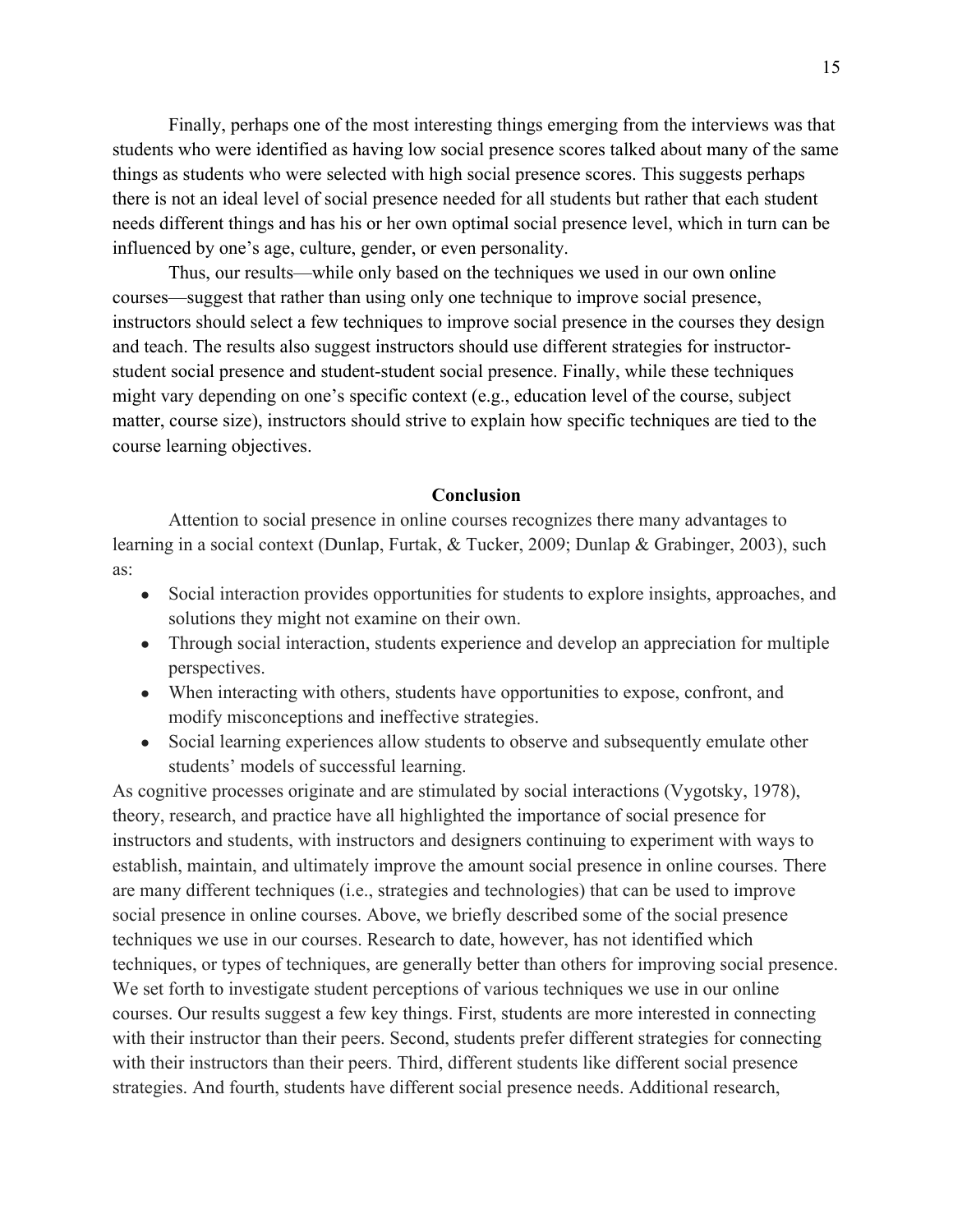though, is needed to see if similar results are found in different courses with different students. While we do not recommend generalizing our results to describe the perceptions of all students, our results do serve as an important first step in researching the types of strategies students prefer; we believe and have experienced how attending to students' preferences serves to enhance their social presence and overall learning experience in online courses.

#### **References**

- Akyol, Z., & Garrison, R. D. (2008). The development of a Community of Inquiry over time in an online course: Understanding the progression and integration of social, cognitive and teaching presence. *Journal of Asynchronous Learning Networks, 12*(3-4), 3-22.
- Arbaugh, J. B., Cleveland-Innes, M., Diaz, S. R., Garrison, D. R., Ice, P., Richardson, J., & Swan, K. (2008). Developing a community of inquiry instrument: Testing a measure of the Community of Inquiry framework using a multi-institutional sample. *The Internet and higher Education, 11*(3-4), 133-136.
- Borup, J., Graham, C. R., & Velasquez, A. (2011). The use of asynchronous video communication to improve instructor immediacy and social presence in a blended learning environment. In A. Kitchenham (Ed.), *Blended learning across disciplines: Models for implementation* (pp. 38–57). Hershey, PA: IGI Global.
- Borup, J., West, R. E., & Graham, C. R. (2012). Improving online social presence through asynchronous video. *The Internet and Higher Education*, *15*(3), 195-203.
- Borup, J., West, R. E., & Thomas, R. (2015). The impact of text versus video communication on instructor feedback in blended courses. *Educational Technology Research and Development, 63*(2), 161-184.
- Borup, J., West, R. E., Thomas, R., & Graham, C. R. (2014). Examining the impact of video feedback on instructor social presence in blended courses. *The International Review of Research in Open and Distributed Learning*, *15*(3). Retrieved from http://www.irrodl.org/index.php/irrodl/article/view/1821/2909
- Caspi, A., & Blau, I. (2008). Social presence in online discussion groups: Testing three conceptions and their relations to perceived learning. *Social Psychology of Education, 11*(3), 323-346.
- Cobb, S. C. (2011). Social presence, satisfaction, and perceived learning of RN-to-BSN students in web-based nursing courses. *Nursing Education Perspectives*, *32*(2), 115-119.
- Danchak, M. M., Walther, J. B., & Swan, K. P. (2001, November). Presence in mediated instruction: Bandwidth, behavior, and expectancy violations. Paper presented at the annual meeting of Asynchronous Learning Networks, Orlando, FL.
- DeSchryver, M., Mishra, P., Koehler, M. & Francis, A. (2009). Moodle vs. Facebook: Does using Facebook for discussions in an online course enhance perceived social presence and student interaction? In I. Gibson, R. Weber, K. McFerrin, R. Carlsen, & D. Willis (Eds.), *Proceedings of Society for Information Technology & Teacher Education*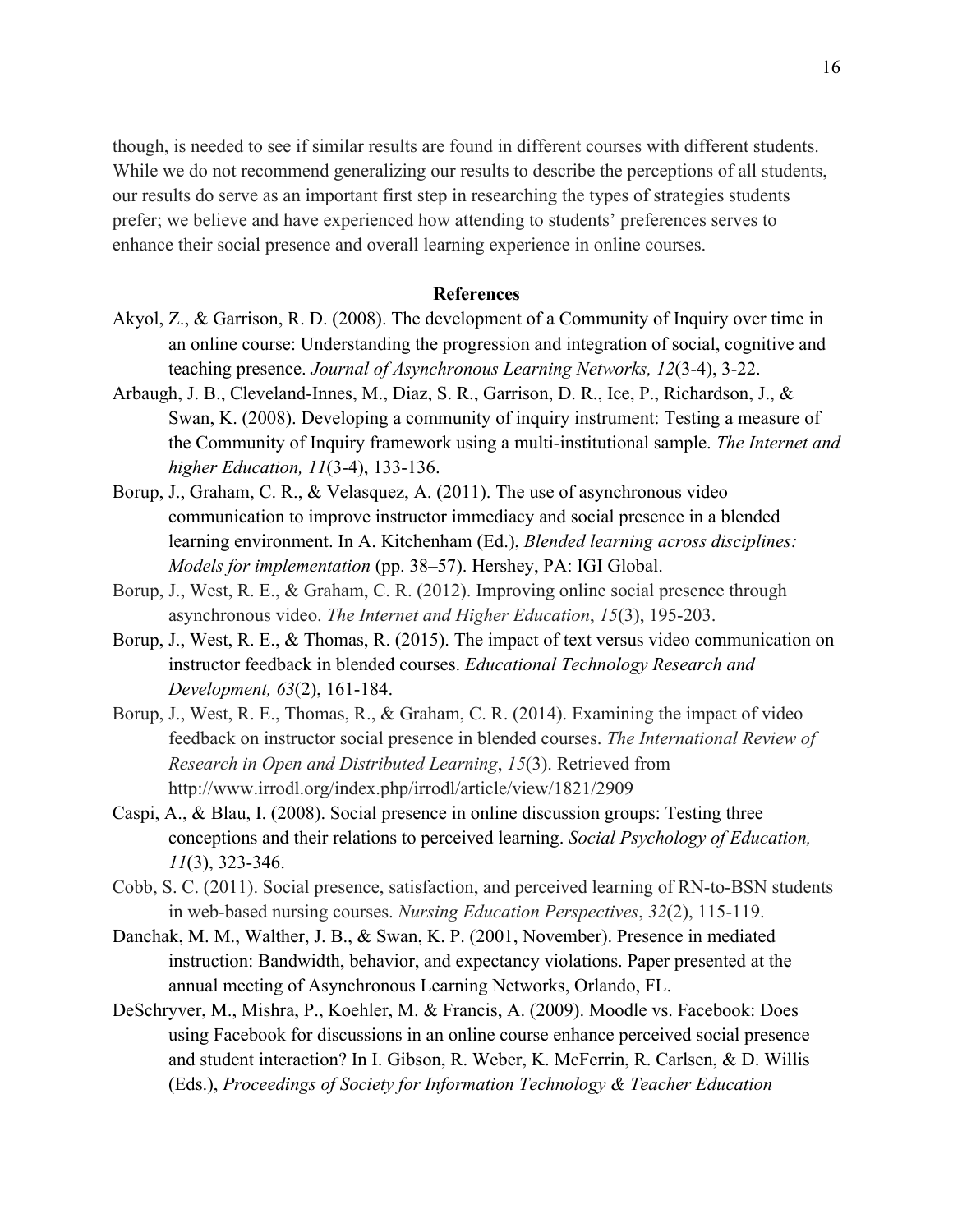*International Conference 2009* (pp. 329-336). Chesapeake, VA: Association for the Advancement of Computing in Education.

- Dunlap, J., Bose, D., Lowenthal, P. R., York, C. S., Atkinson, M., & Murtagh, J. (2016). What sunshine is to flowers: A literature review on the use of emoticons to support online learning. In S. Y. Tettegah & M. Gartmeier (Eds.), *Emotions, Design, Learning and Technology* (pp. 163-182). San Diego, CA: Elsevier.
- Dunlap, J. C., Furtak, T. E., & Tucker, S. A. (2009). Designing for enhanced conceptual understanding in an online physics course. *TechTrends, 53*(1), 67-73.
- Dunlap, J. C., & Grabinger, R. S. (2003). Preparing students for lifelong learning: A review of instructional methodologies. *Performance Improvement Quarterly, 16*(2), 6-25.
- Dunlap, J. C., & Lowenthal, P. R. (2009a). Horton hears a tweet. *EDUCAUSE Quarterly, 32*(4).
- Dunlap, J. C., & Lowenthal, P. R. (2009b). Tweeting the night away: Using Twitter to enhance social presence. *Journal of Information Systems Education, 20*(2), 129-136.
- Dunlap, J., & Lowenthal, P. R. (2010a). Defeating the Kobayashi Maru: Supporting student retention by balancing the needs of the many and the one. *EDUCAUSE Quarterly, 33*(4).
- Dunlap, J. C., & Lowenthal, P. R. (2010b). Hot for teacher: Using digital music to enhance student's experience in online courses. *TechTrends, 54*(4), 58-73.
- Dunlap, J. C., & Lowenthal, P. R. (2014). The power of presence: Our quest for the right mix of social presence in online courses. *Real Life Distance Education: Case Studies in Practice.* Charlotte, NC: Information Age Publishing.
- DuVall, J. B., Powell, M. R., Hodge, E., & Ellis, M. (2007). Text messaging to improve social presence in online learning. *EDUCAUSE Quarterly, 30*(3), 24-28. Retrieved from http://er.educause.edu/articles/2007/7/text-messaging-to-improve-social-presence-inonline-learning
- Fadde, P. J., & Vu, P. (2014). Blended online learning: Benefits, challenges, and misconceptions. In P. R. Lowenthal, C. S. York, & J. C. Richardson (Eds.), *Online Learning: Common misconceptions, benefits, and challenges* (pp. 38-48). Hauppauge, NY. Nova Publishers.
- Garrison, D. R., Anderson, T., & Archer, W. (2000). Critical inquiry in a text-based environment: Computer conferencing in higher education. *The Internet and Higher Education, 2*(2-3), 87-105.
- Gunawardena, C. N. (1995). Social presence theory and implications for interaction and collaborative learning in computer conferences. *International Journal of Educational Telecommunications, 1*(2/3), 147-166.
- Gunawardena, C. N., & Zittle, F. J. (1997). Social presence as a predictor of satisfaction within a computer-mediated conferencing environment. *The American Journal of Distance Education, 11*(3), 8-26.
- Hodges, C. B., & Forrest Cowan, S. (2012). Preservice teachers' views of instructor presence in online courses. *Journal of Digital Learning in Teacher Education, 28*(4), 139-145.
- Hostetter, C., & Busch, M. (2006). Measuring up online: The relationship between social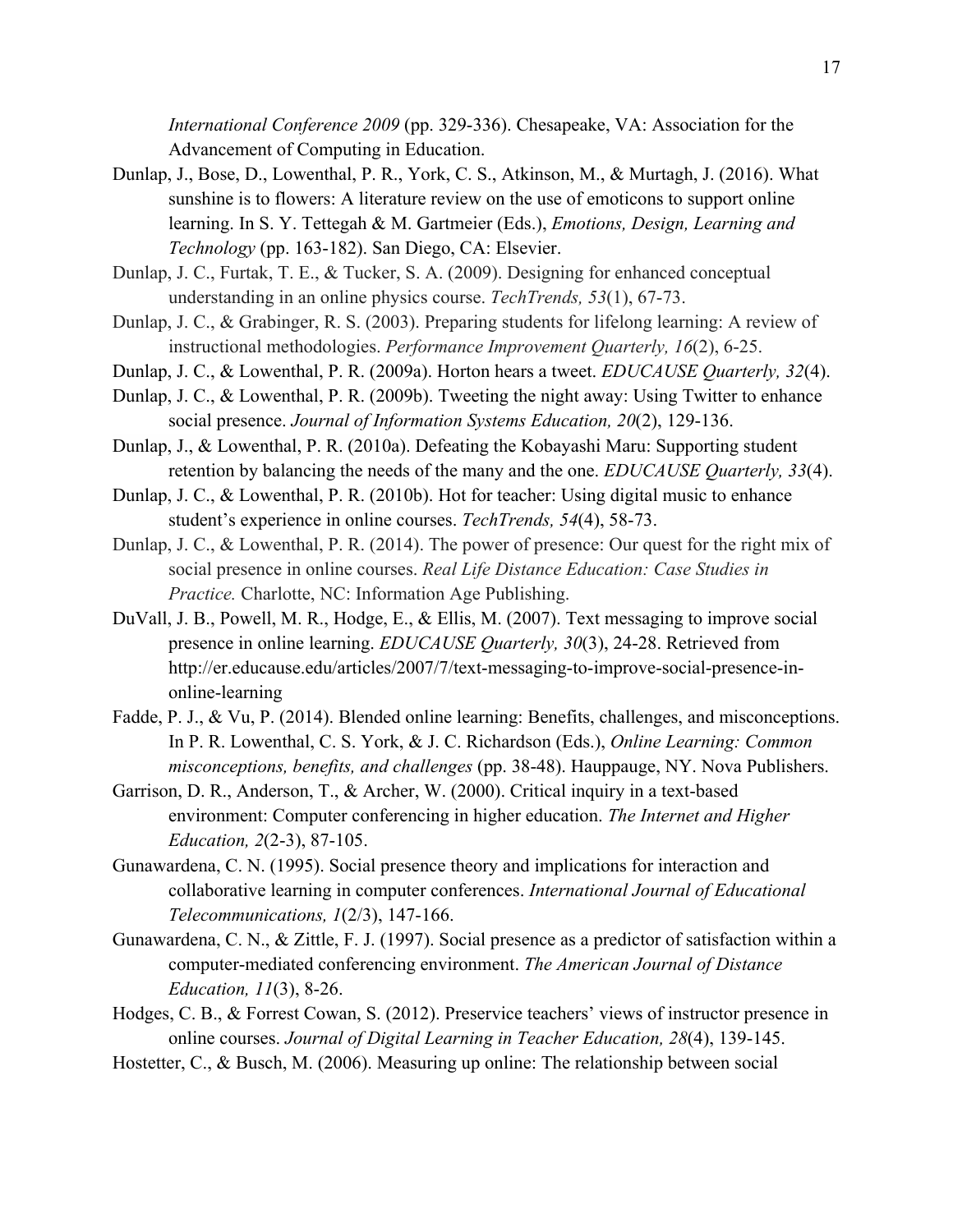presence and student learning satisfaction. *Journal of Scholarship of Teaching and Learning, 6*(2), 1-12.

- Ivankova, N. V., Creswell, J. W., & Stick, S. L. (2006). Using mixed-methods sequential explanatory design: From theory to practice. *Field methods*, *18*(1), 3-20.
- Kilgore, W., & Lowenthal, P. R. (2015). The Human Element MOOC: An experiment in social presence. In R. D. Wright (Ed.), *Student-teacher interaction in online learning environments* (pp. 389-407). Hershey, PA: IGI Global.
- Kim, J. (2011). Developing an instrument to measure social presence in distance higher education. *British Journal of Educational Technology*, *42*(5), 763-777.
- Lowenthal, P. R. (2012). *Social presence: What is it? How do we measure it?* (Doctoral dissertation, University of Colorado Denver).
- Lowenthal, P. R. (2015, April). Did video kill the asynchronous post? Exploring students' perceptions of asynchronous online video and social presence. Paper presented at the American Educational Research Association (AERA), Chicago, IL.
- Lowenthal, P. R., & Dunlap, J. (2010). From pixel on a screen to real person in your students' lives: Establishing social presence using digital storytelling. *The Internet and Higher Education, 13*(1-2), 70-72. doi:10.1016/j.iheduc.2009.10.004
- Lowenthal, P. R., & Dunlap, J. (2011, April). Investigating students' perceptions of various instructional strategies to establish social presence. Paper presented at the annual meeting of the American Educational Research Association (AERA), New Orleans, LA.
- Lowenthal, P. R., & Thomas, D. (2010). Death to the Digital Dropbox: Rethinking student privacy and public performance. *EDUCAUSE Quarterly, 33*(3).
- Munoz, L. R., Pellegrini-Lafont, C., & Cramer, E. (2014). Using social media in teacher preparation programs: Twitter as a means to create social presence. *Perspectives in Urban Education, 11*(2), 57-69.
- Nulty, D. D. (2008). The adequacy of response rates to online and paper surveys: What can be done? *Assessment & Evaluation in Higher Education, 33*(3), 301-314.
- Pacansky-Brock, M. (2014). Learning out loud: Increasing voluntary voice comments in online classes. In P. R. Lowenthal, C. S. York, & J. C. Richardson (Eds.), *Online learning: Common misconceptions, benefits and challenges* (pp. 99-114). Hauppauge, NY: Nova Science Publishers.
- Pollard, H., Minor, M., & Swanson, A. (2014). Instructor social presence within the Community of Inquiry Framework and its impact on classroom community and the learning environment. *Online Journal of Distance Learning Administration*, *17*(2). Retrieved from http://www.westga.edu/~distance/ojdla/summer172/Pollard\_Minor\_Swanson172.html
- Ryman, S. E., Burrell, L., Hardham, G., Richardson, B., & Ross, J. (2009). Creating and sustaining online learning communities: Designing for transformative learning. *International Journal of Pedagogies and Learning*, *5*(3), 32-45.
- Richardson, J. C., & Lowenthal, P. (in press). Instructor social presence: Learners' needs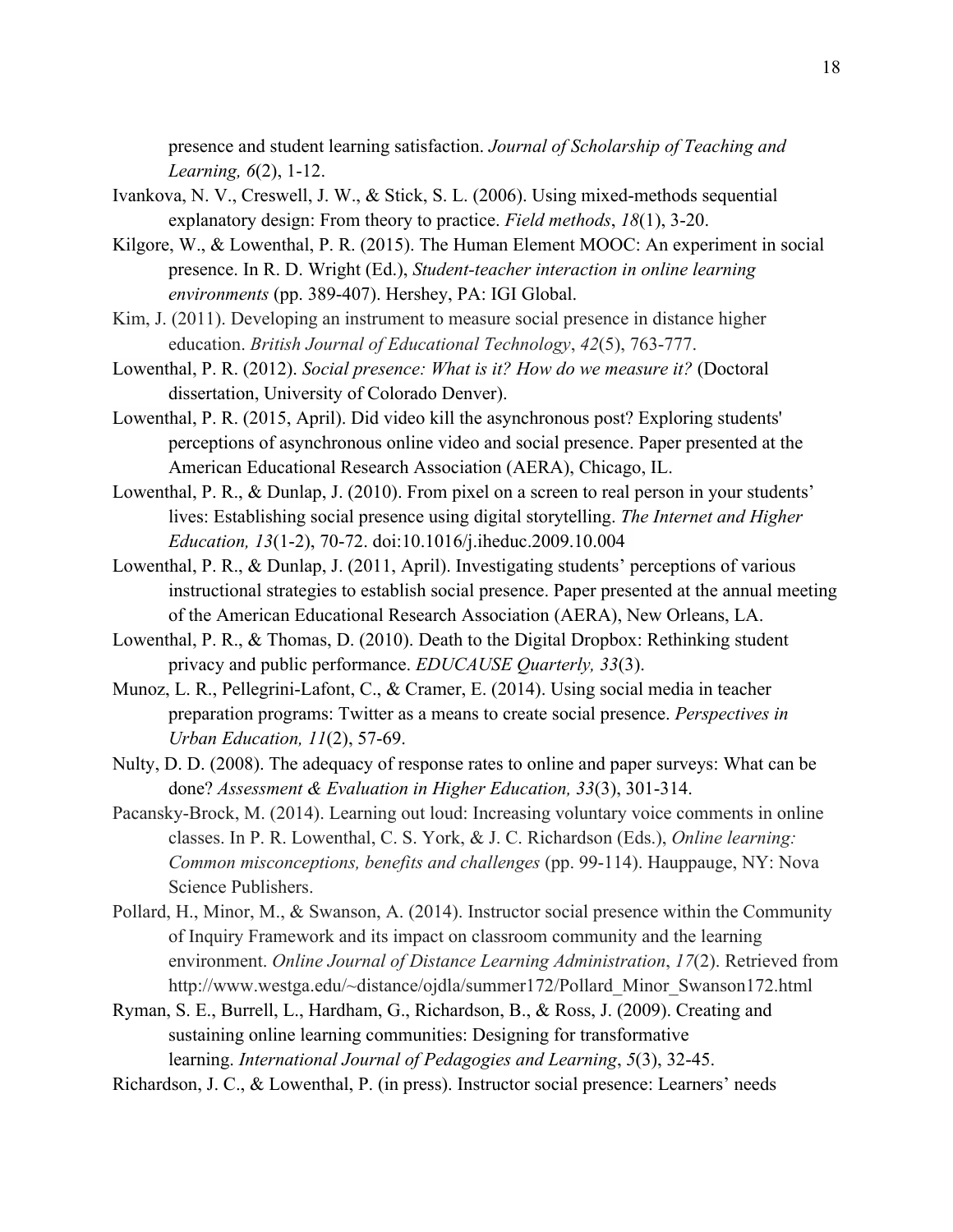and a neglected component of the community of inquiry framework. In A. Whiteside, A. Garrett Dikkers, & K. Swan, (Eds). Developing and facilitating social presence in online teaching. Stylus Publishing.

- Richardson, J. C., & Swan, K. (2003). Examining social presence in online courses in relation to students' perceived learning and satisfaction. *Journal of Asynchronous Learning Networks, 7*(1), 68-88.
- Richardson, J., Swan, K., Lowenthal, P., & Ice, P. (2016). Social presence in online learning: Past, present, and future. In *Proceedings of Global Learn 2016* (pp. 477-483). Association for the Advancement of Computing in Education (AACE).
- Rohr, L. E., & Costello, J. (2015). Student perceptions of Twitters' effectiveness for assessment in a large enrollment online course. *Online Learning Journal, 19*(4).
- Rourke, L., Anderson, T., Garrison, D. R., & Archer, W. (1999). Assessing social presence in asynchronous text-based computer conferencing. *Journal of Distance Education, 14*(2). Retrieved from http://cade.athabascau.ca/vol14.2/rourke\_et\_al.html
- Rovai, A. P. (2002). Building a sense of community at a distance. *International Review of Research in Open and Distance Learning, 3*(1). Retrieved from http://www.irrodl.org/index.php/irrodl/article/view/79/153
- Sheehan, K. (2001). E-mail survey response rates: A review. *Journal of Computer-mediated Communication, 6*(2). Retrieved from, http://jcmc.indiana.edu/vol6/issue2/sheehan.html
- Short, J., Williams, E., & Christie, B. (1976). *The social psychology of telecommunications*. London: John Wiley & Sons.
- So, H.-Y., & Brush, T. (2008). Students perceptions of collaborative learning, social presence, and satisfaction in blended learning environment: Relationships and critical factors. *Computers & Education, 51*(1), 318-336.
- Swan, K. (2003). Developing social presence in online course discussions. In S. Naidu (Ed.), *Learning and teaching with technology: Principles and practices* (pp. 147-164). London: Kogan Page.
- Swan, K., & Shih, L. F. (2005). On the nature and development of social presence in online course discussions. *Journal of Asynchronous learning networks*, *9*(3), 115-136.
- Swan, K., Shea, P., Richardson, J., Ice, P., Garrison, D. R., Cleveland-Innes, M., & Arbaugh, J. B. (2008). Validating a measurement tool of presence in online communities of inquiry. *E-Mentor, 2*(24), 1-12. http://www.e mentor.edu.pl/e\_index.php?numer=24&all=1
- Thoms, B. (2012, January). Integrating blogging and microblogging to foster learning and social interaction in online learning communities. In *System Science (HICSS), 2012 45th Hawaii International Conference on* (pp. 68-77). IEEE.
- Tu, C.-H. (2000). On-line learning migration: From social learning theory to social presence theory in a CMC environment. *Journal of Network and Computer Applications, 2*, 27-37.
- Tu, C. H., & McIsaac, M. (2002). The relationship of social presence and interaction in online classes. *American Journal of Distance Education, 16*(3), 131-150.
- Vygotsky, L. S. (1978). *Mind in society: The development of higher psychological processes*.